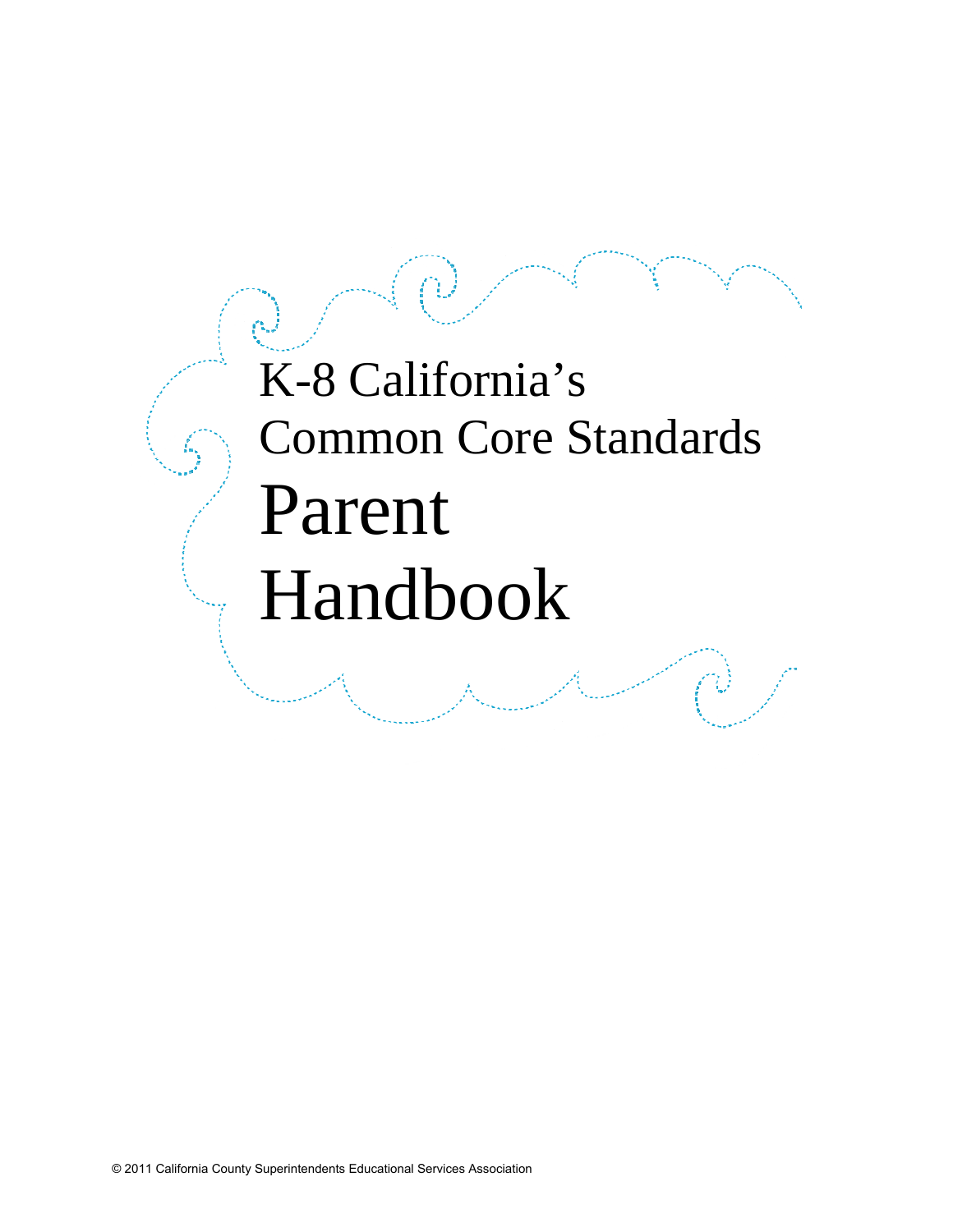

California County Superintendents Educational Services Association © 2011 California County Superintendents Educational Services Association

Financial Support Provided By The William and Flora Hewlett Foundation

Prepared By:

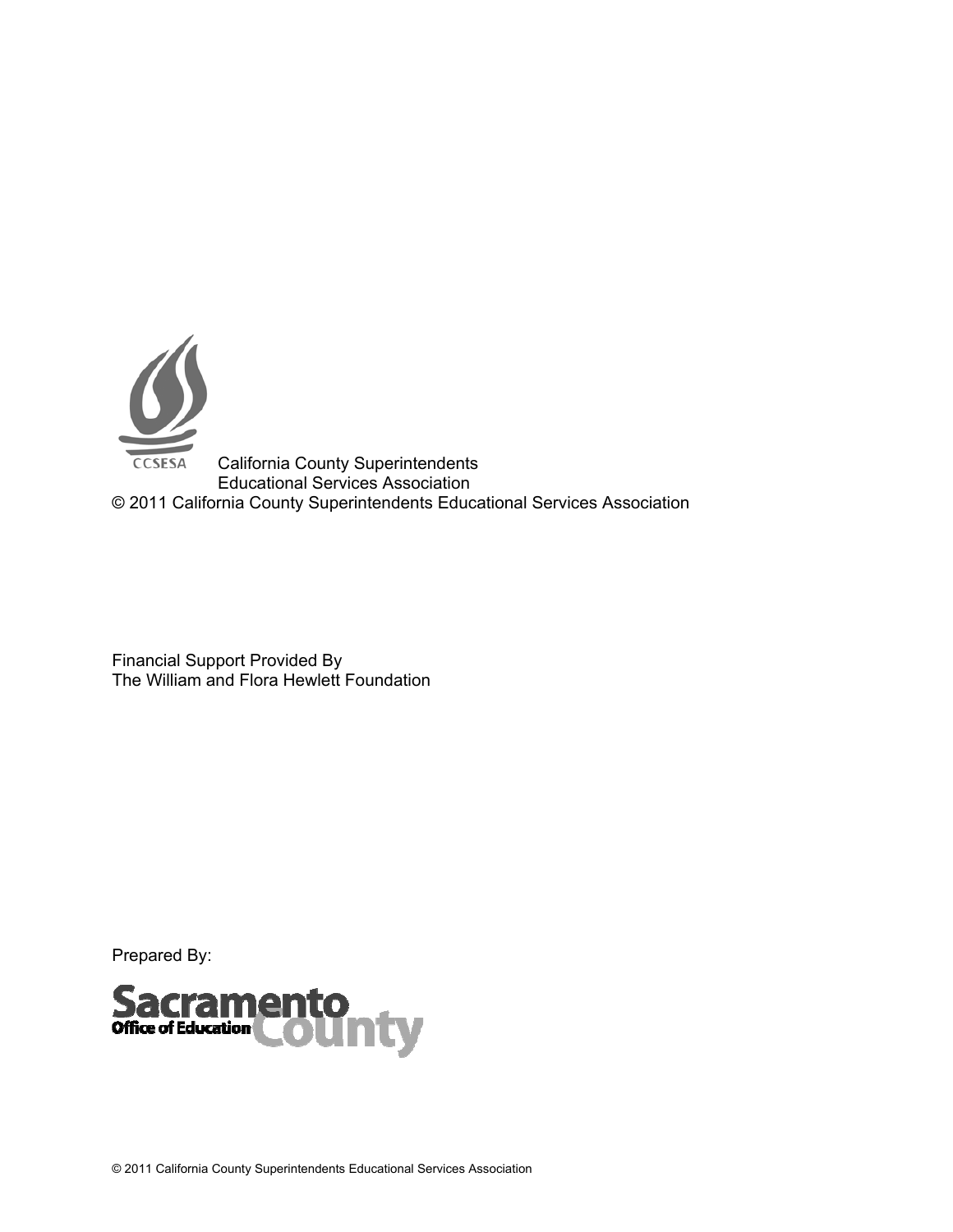Contributions by Patricia Duckhorn, Tamara Wilson, Fran Gibson, Kathy Curl, Sue Stickel, California State PTA and Ventura County Office of Education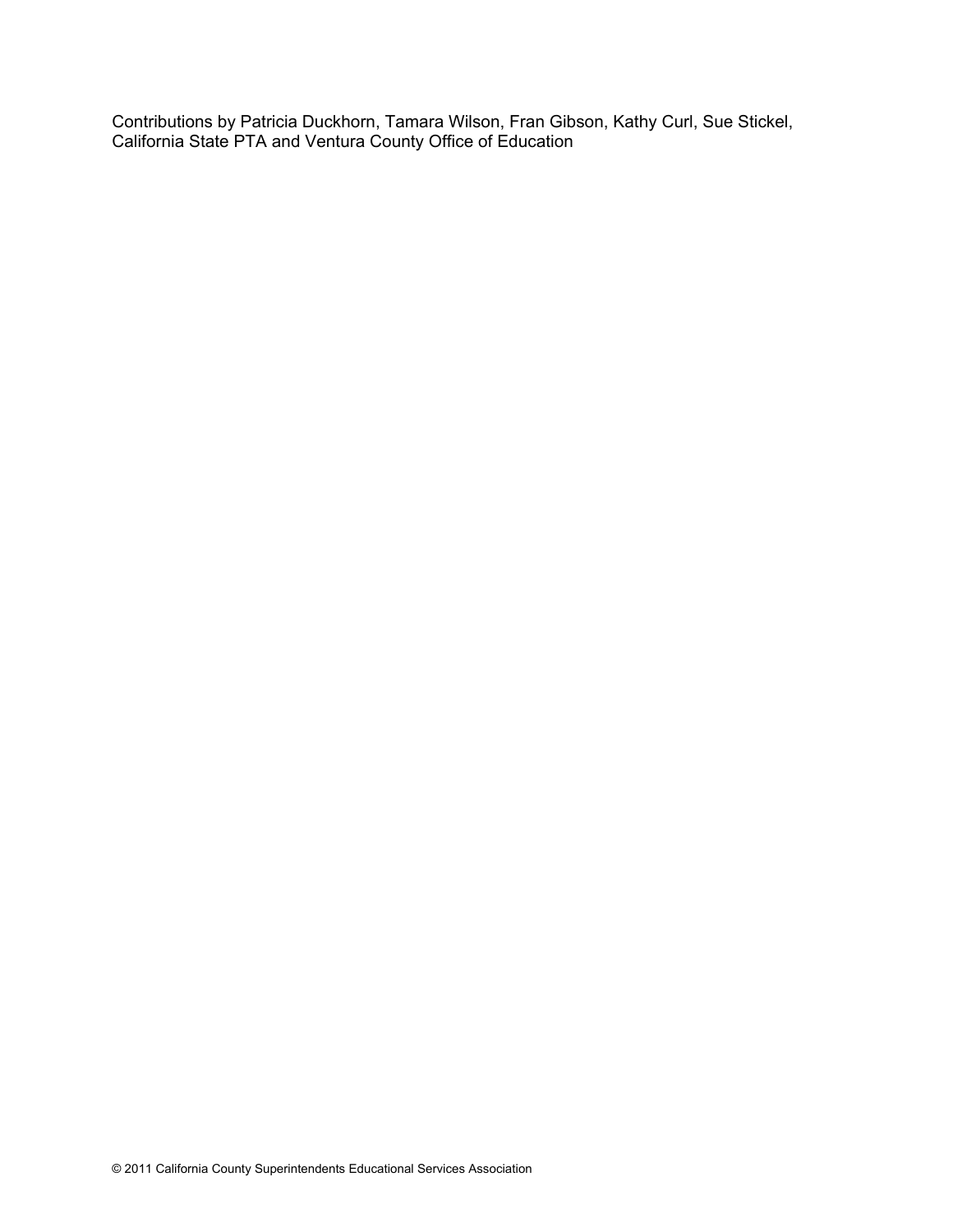## **Contents**

|                       | $\boldsymbol{\Delta}$ |
|-----------------------|-----------------------|
| <b>Mathematics</b>    |                       |
|                       |                       |
|                       |                       |
|                       |                       |
|                       |                       |
|                       |                       |
|                       |                       |
|                       |                       |
|                       |                       |
|                       |                       |
|                       |                       |
|                       |                       |
|                       |                       |
| English Language Arts |                       |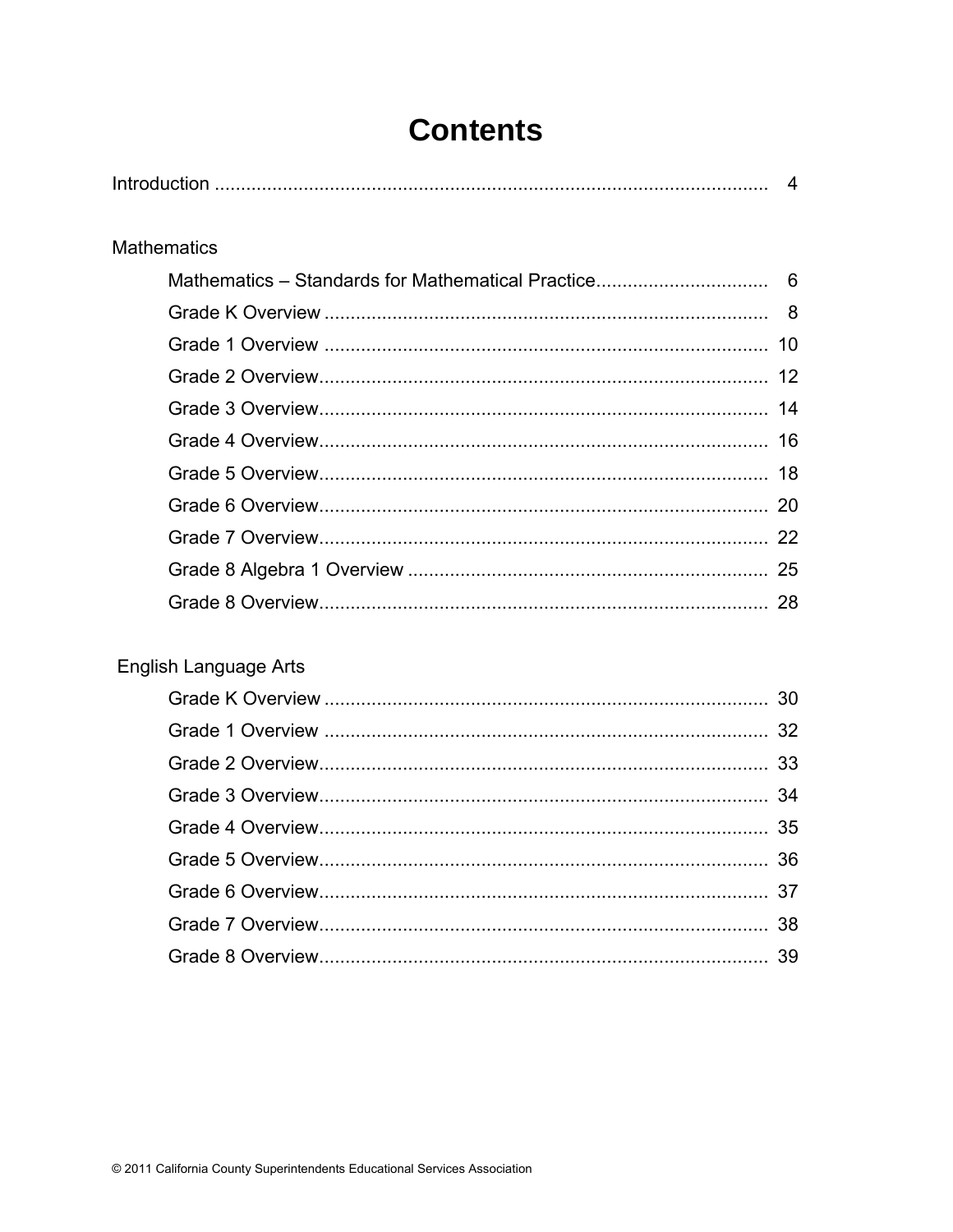## **Introduction**

This handbook gives parents an introduction to California's Common Core Standards and a summary of what students are expected to learn as they advance from kindergarten through grade 8. The standards are designed to reflect the knowledge and skills that our young people need for success in college and careers. A common set of learning goals helps teachers and parents ensure students are challenged and making appropriate progress.

## **Why Common Core Standards?**

California educators have joined a national movement to adopt common standards and assessments for English language arts and mathematics. Currently, standards for what students should know and be able to do vary among states, as does the difficulty of the assessments used to determine whether students are meeting those standards. Common standards allow for collaboration among states on best practices and professional development.

Common learning goals provide a clear vision of what educators and parents in all states should aim for. These learning goals help ensure that students meet college and work expectations, are prepared to succeed in a global economy and society, and are provided with rigorous content and application of higher knowledge thinking. Benchmarked against international standards, the Common Core Standards assist students in their preparation to complete the requirements for enrollment at a California public university.

#### **California's Adoption of Common Core Standards**

Adopted in California in August 2010, the K-12 Common Core State Standards were developed through a state-led effort to establish consistent and clear education standards for English language arts and mathematics. The initiative was launched by and supported by the Council of Chief State School Officers and the National Governors Association. In the Common Core Standard adoption process, California added supporting standards to complete the unique picture necessary for California students.

The Common Core also added strength to the existing California standards by including additional standards for vocabulary and new standards for collaborative discussions. Literacy standards that focus on reading and writing instruction during history/social studies, science, and technology also were included. In mathematics, standards were added to demonstrate a stronger emphasis on number sense and algebraic thinking. Implementation of the Common Core in California's schools will occur in stages over the next few years.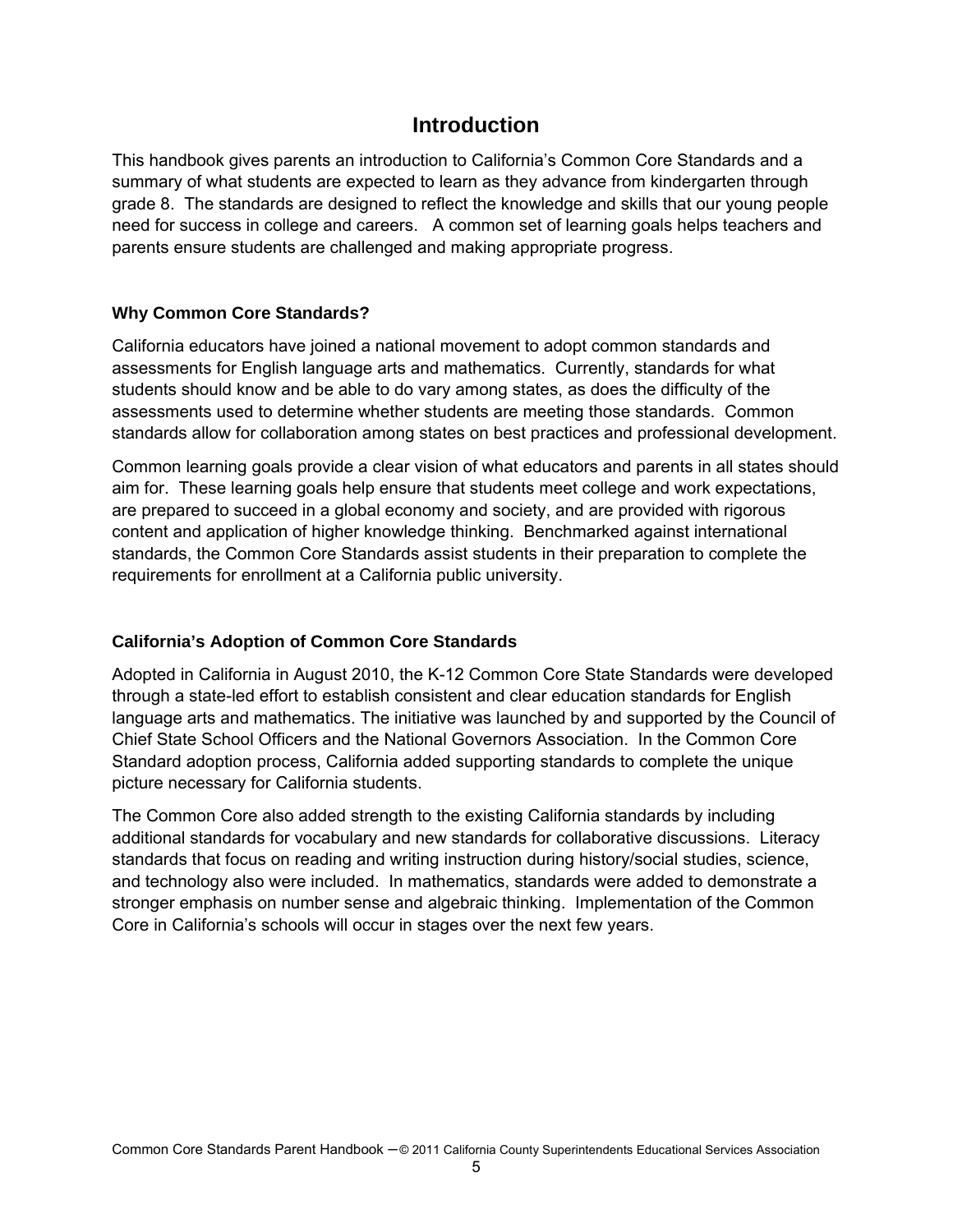## **Organization of Standards**

This handbook organizes information about the standards for English language arts and mathematics for each grade level or subject course from kindergarten through 8th grade. Each grade level provides a content overview and a summary of skills developed at that level. Additional information about grades 9-12 will be provided at a later date.

In English language arts, California Common Core Standards are organized into the following four groups: (1) reading, (2) writing, (3) speaking and listening, and (4) language.

Besides outlining mathematics content standards by grade level or course, this handbook also includes a set of behaviors and practices every student should develop which is called The Standards for Mathematical Practice. These practices deepen understanding of mathematics and enhance students' problem solving abilities. Information about these practices is found on the next page.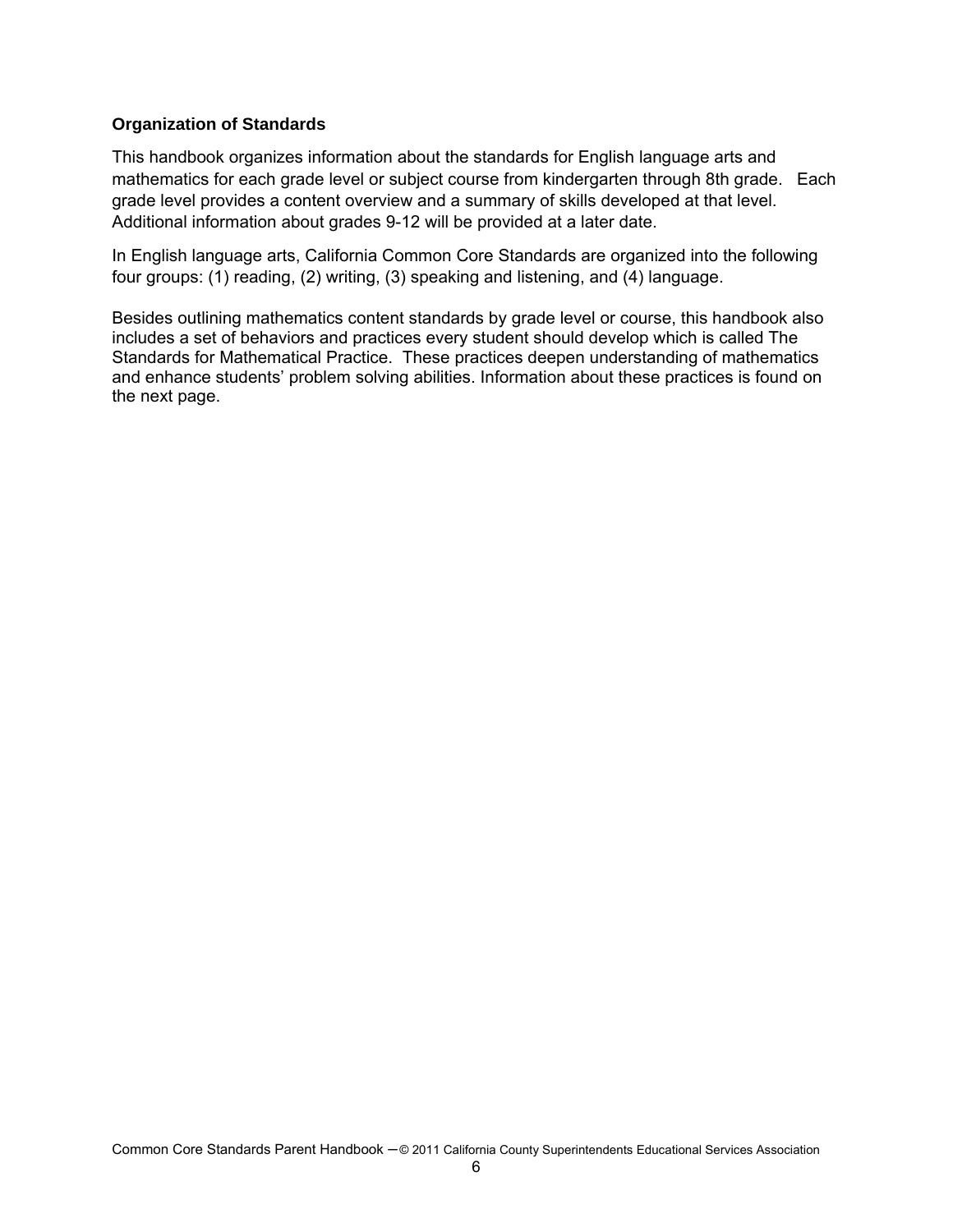## **Mathematics | Standards for Mathematical Practice**

The Standards for Mathematical Practice describe behaviors that all students will develop in the Common Core Standards. These practices rest on important "processes and proficiencies" including problem solving, reasoning and proof, communication, representation, and making connections. These practices will allow students to understand and apply mathematics with confidence.

- Make sense of problems and persevere in solving them.
	- o Find meaning in problems
	- o Analyze, predict and plan solution pathways
	- o Verify answers
	- o Ask themselves the question: "Does this make sense?"
- Reason abstractly and quantitatively.
	- o Make sense of quantities and their relationships in problems
	- o Create coherent representations of problems

Construct viable arguments and critique the reasoning of others.

- o Understand and use information to construct arguments
- o Make and explore the truth of conjectures
- o Justify conclusions and respond to arguments of others

Model with mathematics.

- o Apply mathematics to problems in everyday life
- o Identify quantities in a practical situation
- $\circ$  Interpret results in the context of the situation and reflect on whether the results make sense

Use appropriate tools strategically.

- o Consider the available tools when solving problems
- o Are familiar with tools appropriate for their grade or course ( pencil and paper, concrete models, ruler, protractor, calculator, spreadsheet, computer programs, digital content located on a website, and other technological tools)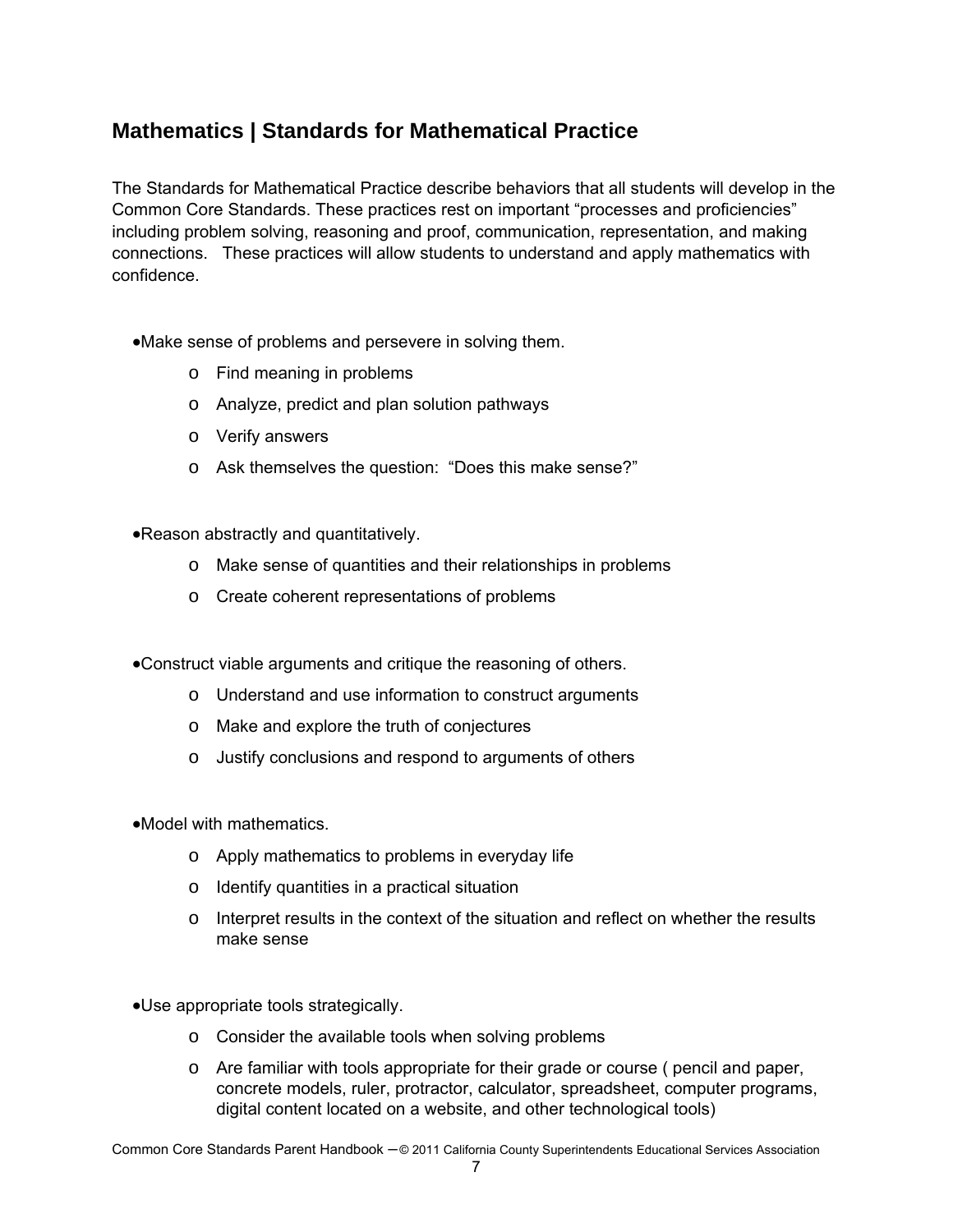#### Be precise.

- o Communicate precisely to others
- o Use clear definitions, state the meaning of symbols and are careful about specifying units of measure and labeling axes
- o Calculate accurately and efficiently

Look for and make use of structure.

- o Discern patterns and structures
- o Can step back for an overview and shift perspective
- o See complicated things as single objects or as being composed of several objects

Look for and identify ways to create shortcuts when doing problems.

- o When calculations are repeated, look for general methods, patterns and shortcuts
- o Be able to evaluate whether an answer makes sense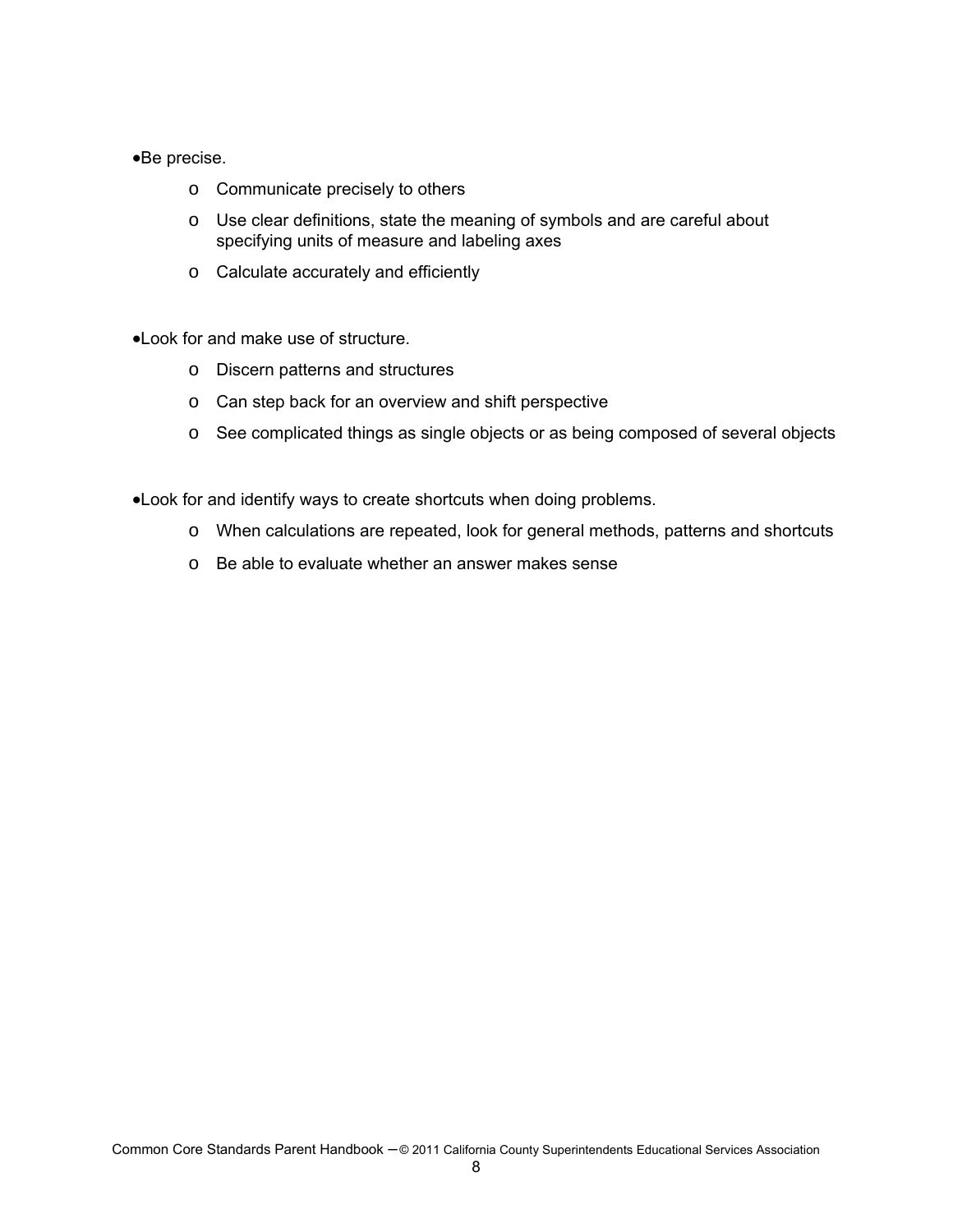## **Grade K Overview | Mathematics**

Kindergarten students learn to count to 100 and write numbers to 20. Attention is given to numbers 11-20 where emphasis is placed on tens and ones building a foundation for place value understanding. Beginning addition and subtraction starts in kindergarten. Students sort and classify groups of objects and identify basic shapes.

- Know number names and be able to count to 100
- Write numbers  $0 20$
- Learn about numbers 11-20, with tens and ones
- Count objects to tell the number of things in a group up to 20
- Compare numbers and groups



Which group has more? Which group has less? Are these groups equal?

- Understand that addition is putting together groups and adding to groups
- Understand that subtraction is taking apart groups and taking from groups
- Fluently add and subtract within 5
- Understand concepts of time (morning, afternoon, evening, etc.)
- Know about the tools that measure time (clock, calendar, etc.)
- Sort objects into groups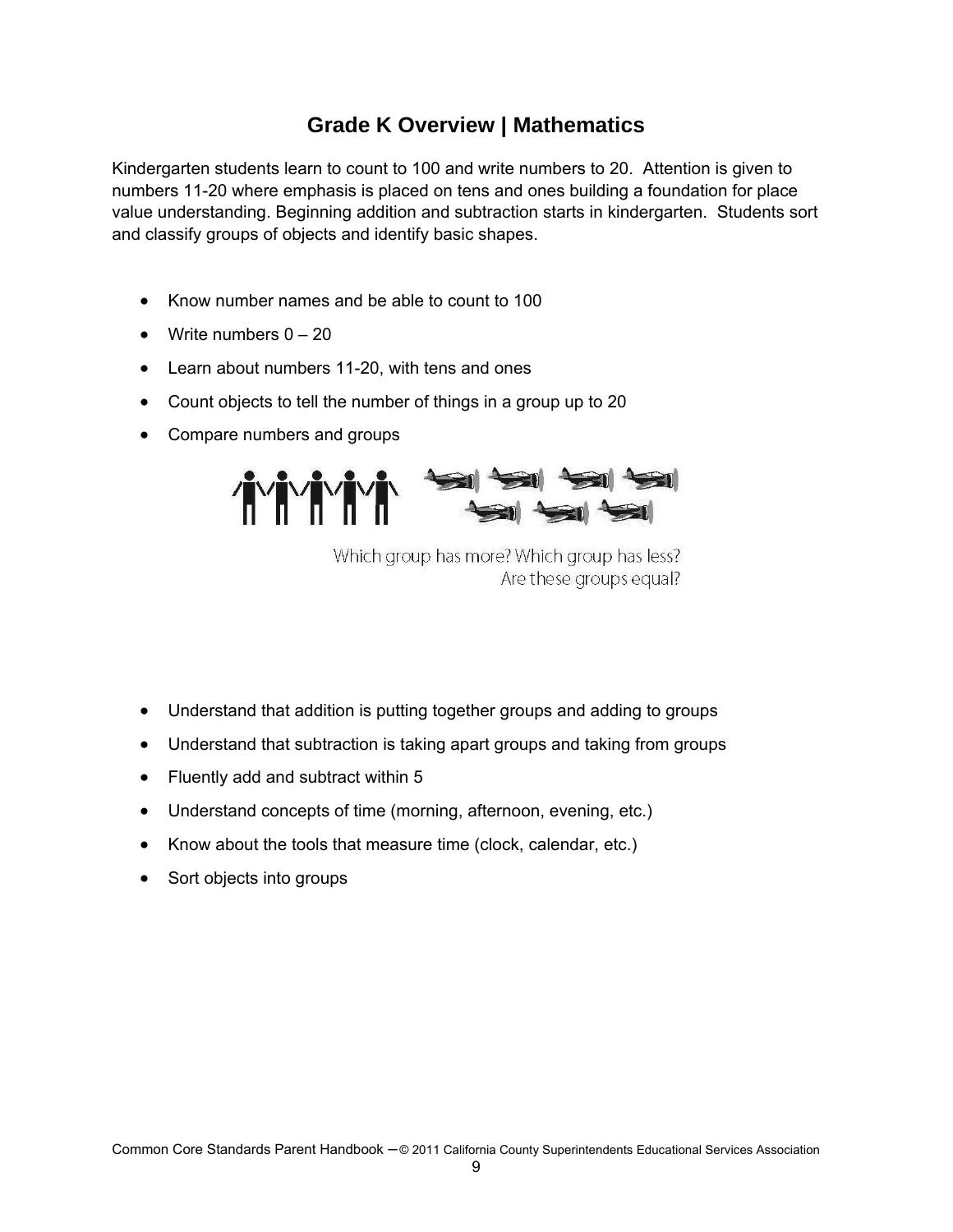

Identify and describe shapes



How many sides and "corners" do these shapes have? Which shape has sides of equal length?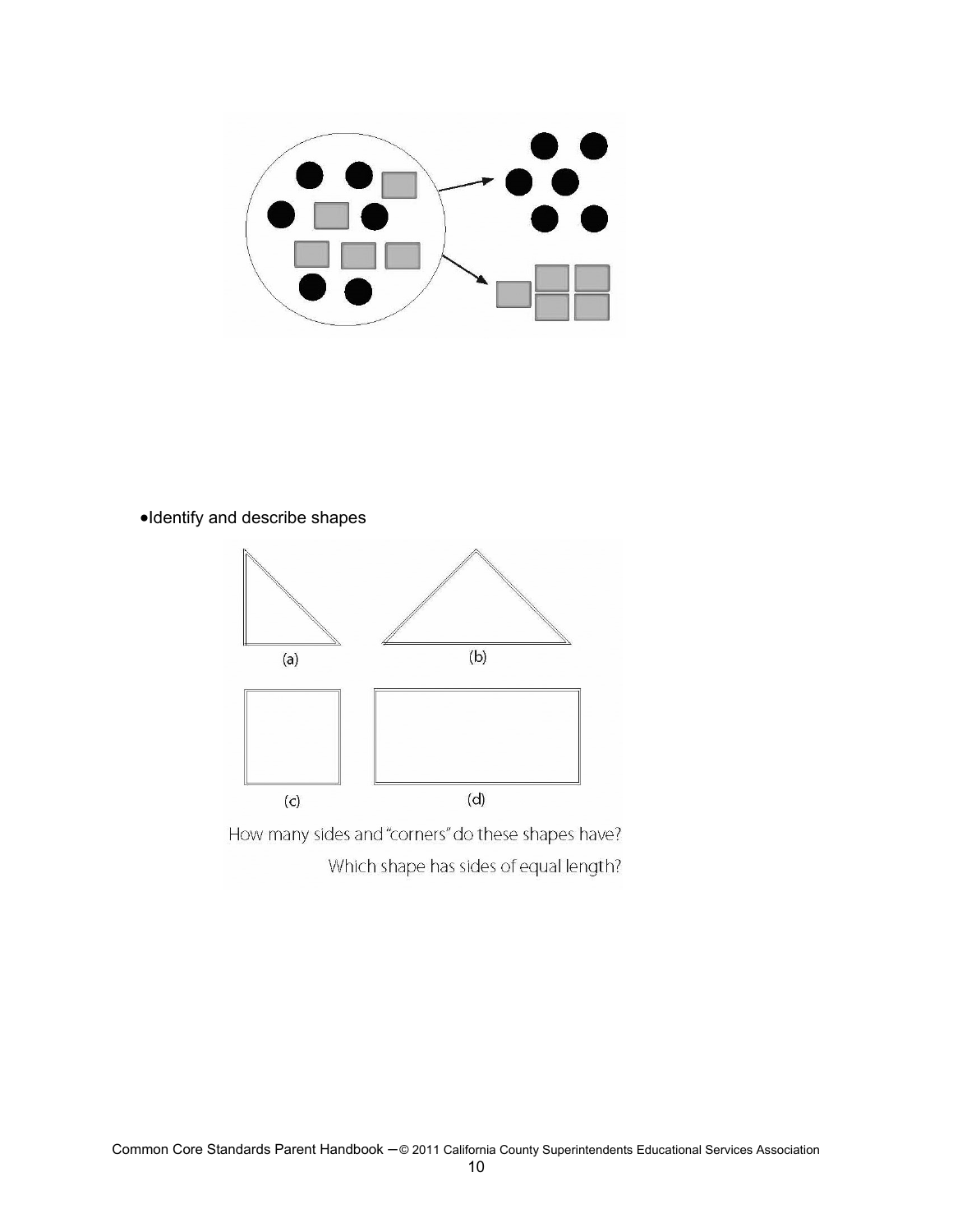## **Grade 1 Overview | Mathematics**

First grade students extend their understanding of addition and subtraction by learning to use adding and subtracting to solve word problems within 20. They understand the meaning of the equal sign and are expected to count to 120. Place value knowledge is deepened and students use this knowledge to compare two-digit numbers within 100. Students practice their measurement skills with linear measurement and begin to organize data from surveys. Students also tell and write time in hours and half-hours using analog and digital clocks.

- Solve addition and subtraction word problems within 20
- Understand the relationship between addition and subtraction
- Apply the properties of operations
	- o Commutative property of addition:

If you know  $8 + 3 = 11$ , then you know  $3 + 8 = 11$ .

o Associative property of addition:

To add  $2 + 6 + 4$ , the second two numbers can be

added to make a ten, so  $2 + 6 + 4 = 2 + 10 = 12$ .

- Add and subtract within 20
- Count to 120, starting at any number
- Understand the meaning of the equal sign
- Understand place value: ones, tens
- Use place value to add and subtract within 100
- Measure lengths and tell the measurement in units
- Tell and write time
- Relate time to events (before/after, shorter/longer, etc.)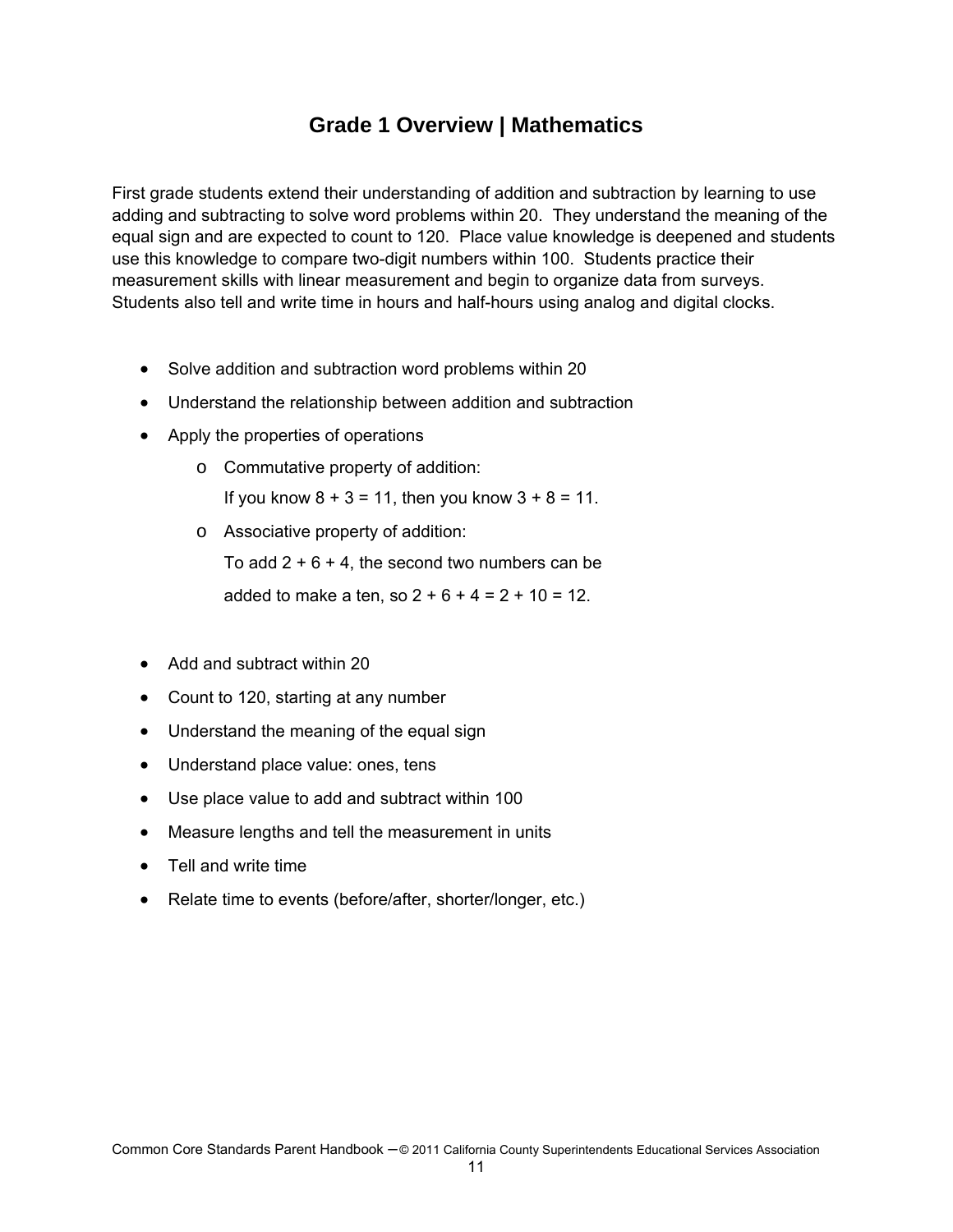Build and talk about a graph



What is the most popular color of umbrella? What is the least popular color of umbrella?

- Build, describe, extend, and explain a simple pattern.
- Compare shapes by talking about sides, vertices, etc.
- Compare two-dimensional shapes to three-dimensional shapes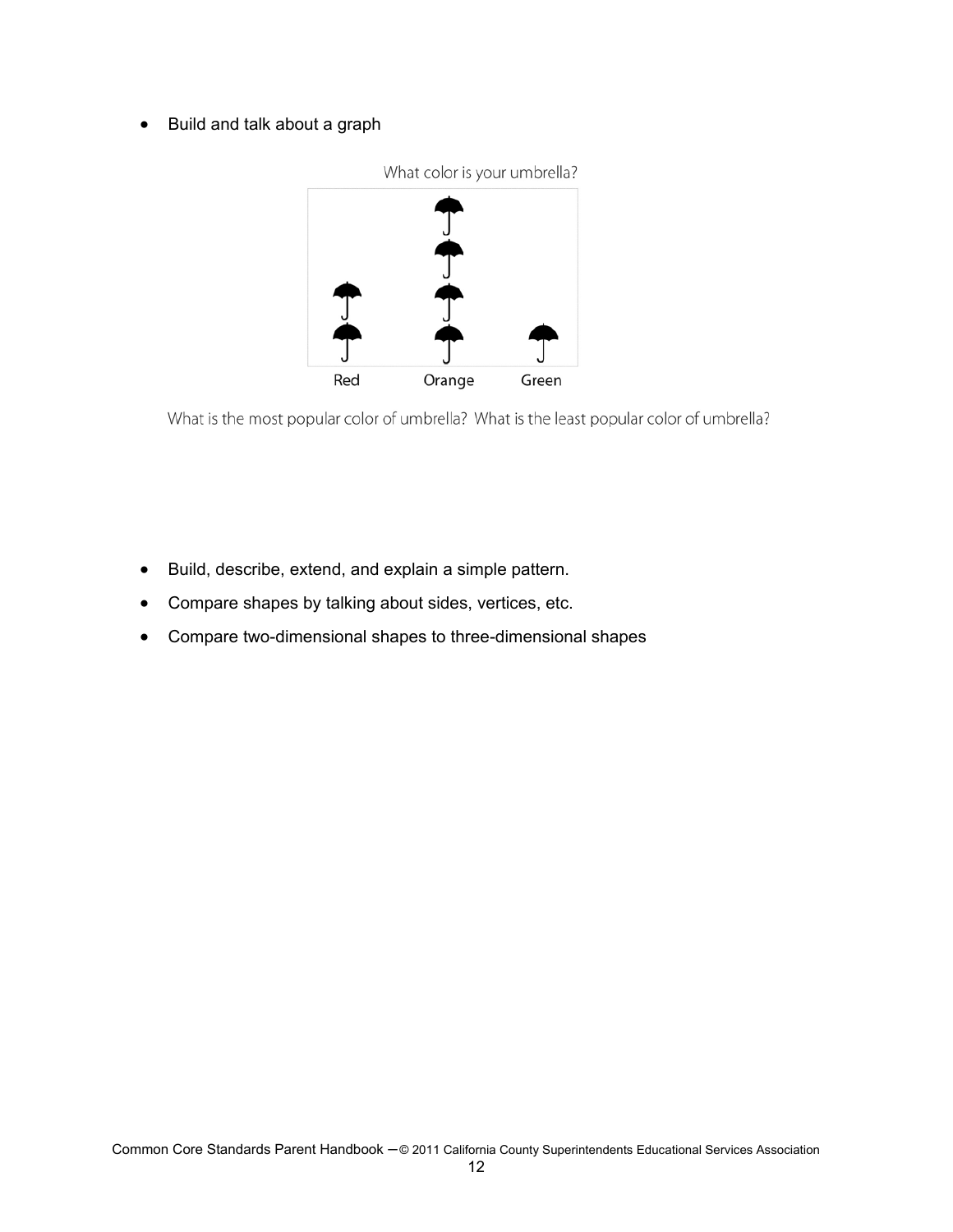## **Grade 2 Overview | Mathematics**

Second grade students use addition and subtraction within 100 to solve word problems and are expected to know from memory all sums of two one-digit numbers by the end of second grade. Place value understanding is extended to 1000 and students compare three digit numbers based on their knowledge of hundreds, tens and ones. Second grade students compute with money and learn to estimate and compare lengths using appropriate measurement tools. Second graders refine their understanding of geometry by drawing shapes based on the number of faces and angles.

- Solve addition and subtraction word problems within 100
- Fluently add and subtract within 20
- Know all sums of two one-digit numbers
- Work with equal groups and repeated addition to understand multiplication



- Work with equal groups and repeated subtraction to understand division
- Understand place value: ones, tens, and hundreds
- Use place value to add and subtract within 1000
- Make reasonable estimates using place value knowledge
- Measure, estimate, and compare lengths in standard units
- Represent whole number lengths on a number line
- Work with time and money
- Know relationships of time (minutes in an hour, days in a month, etc.)
- Solve word problems using combinations of dollar bills and coins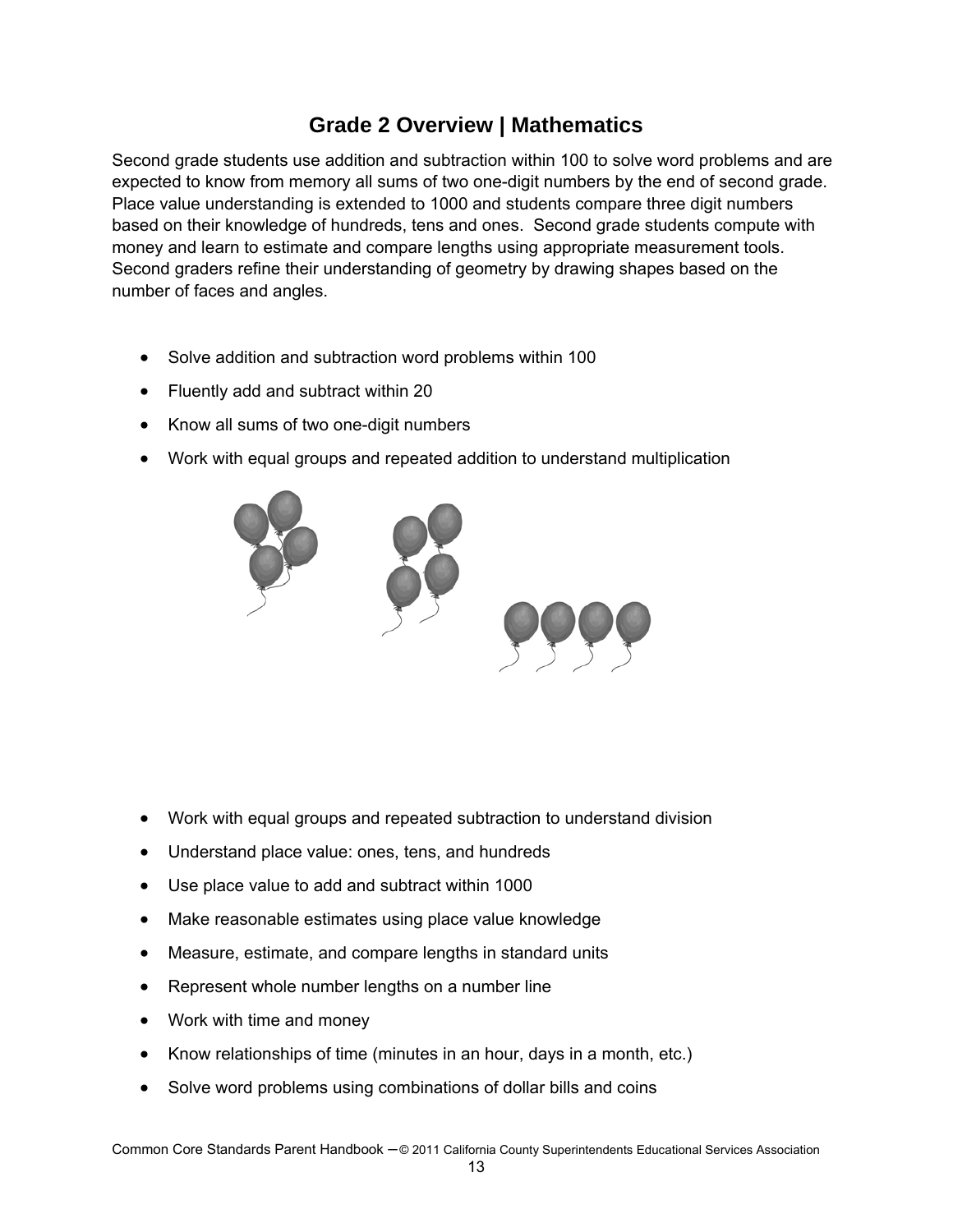- $\bullet$
- Collect data, build a graph, and answer questions about the data presented



What is the most common age in our class? What is the least common age in our class?

- Recognize shapes, triangles, quadrilaterals, pentagons, hexagons, and cubes
- Draw shapes by size of the angles or by the number of equal faces

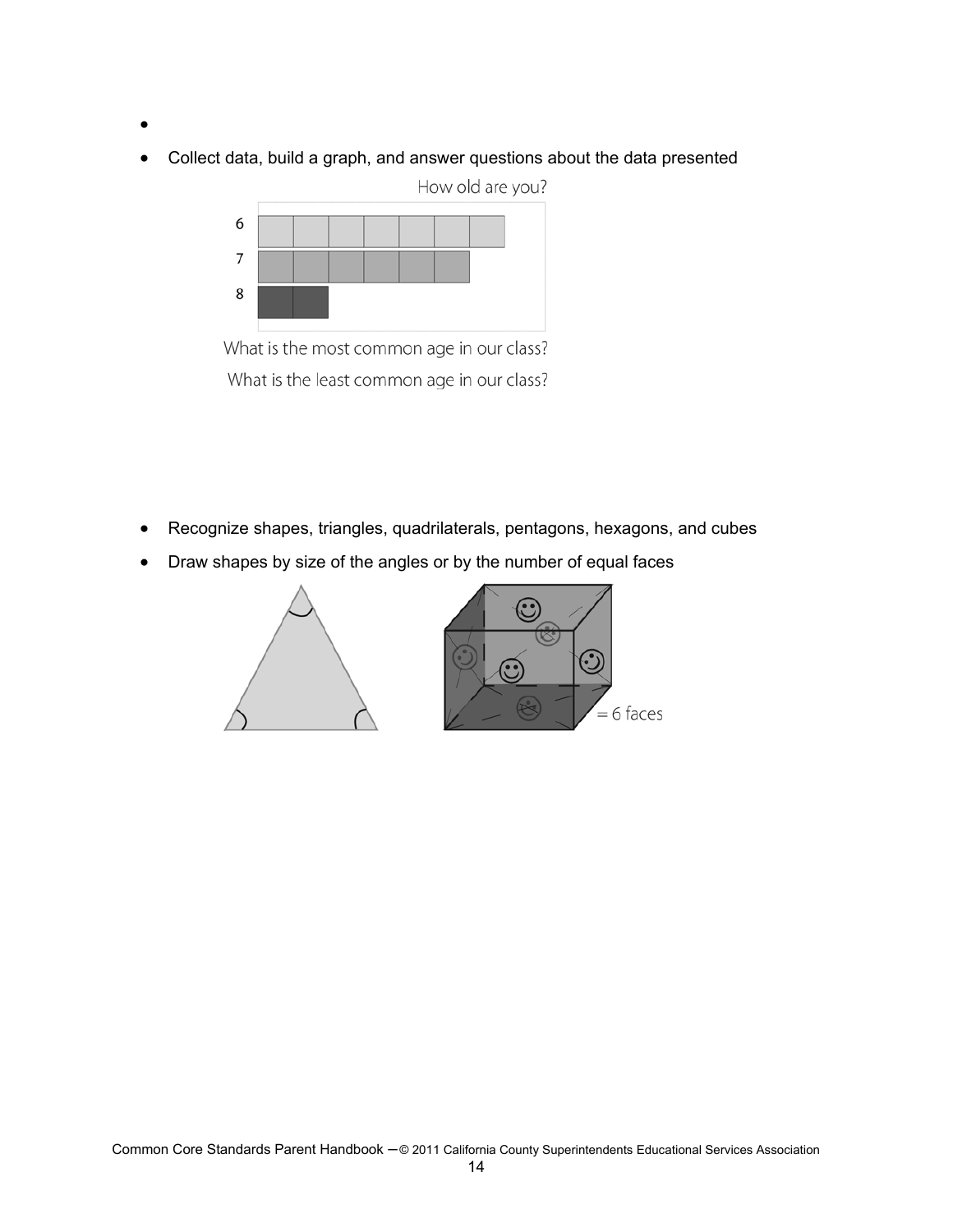## **Grade 3 Overview | Mathematics**

Third grade students develop an understanding of multiplication and division and learn to fluently multiply and divide within 100. Students are expected to know from memory all products of two one-digit numbers by the end of third grade. Place value understanding is used for multi-digit computation and estimation. Fractions are introduced in the third grade with an emphasis on understanding fractions as numbers and their relative size and placement on the number line. In third grade students understand concepts of area and perimeter and solve problems using liquid volume and mass.

- Solve multiplication and division word problems
- Understand the properties of multiplication
	- o Commutative property of multiplication:

If you know  $6 \times 4 = 24$ , then you know  $4 \times 6 = 24$ .

o Associative property of multiplication:

 $3 \times 5 \times 2$  can be found by  $3 \times 5 = 15$ , then  $15 \times 2 = 30$ , or by  $5 \times 2 = 10$ , then  $3 \times 10 = 30$ .

o Distributive property of multiplication:

If 
$$
8 \times 5 = 40
$$
  
and  $8 \times 2 = 16$ ,  
then  $8 \times 7$  is:  
 $8 \times (5 + 2)$   
 $(8 \times 5) + (8 \times 2)$   
 $40 + 16 = 56$ .

- Fluently multiply and divide within 100
- Know all products of two one-digit numbers
- Solve word problems with addition, subtraction, multiplication, and division
- Understand that multiplication and division are related
- Use place value to round numbers and know the value of each digit in a four-digit number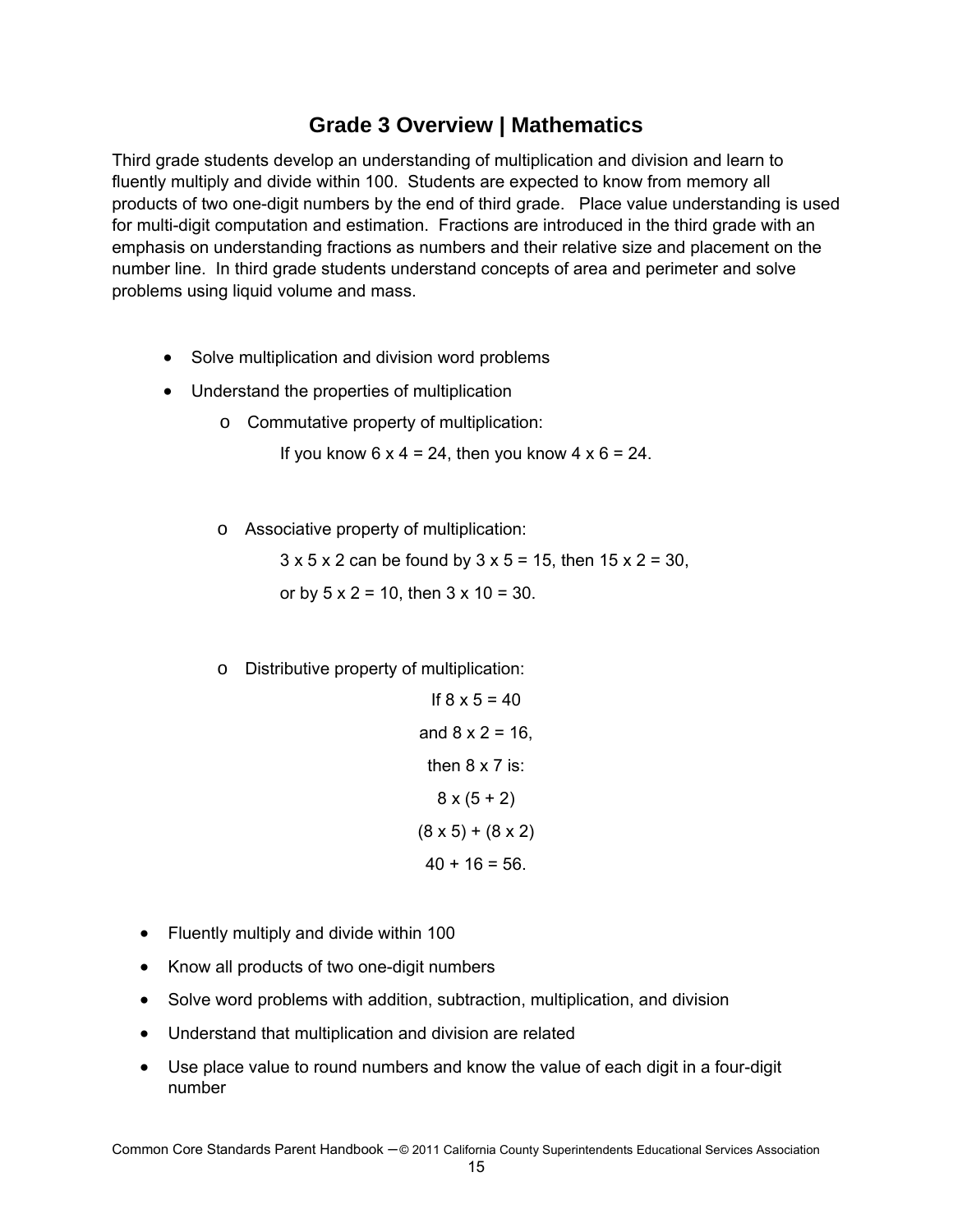- Use place value understanding to solve multi-digit arithmetic
- Estimate reasonable answers using place value knowledge
- Understand fractions as numbers
- Recognize simple equivalent fractions
- Compare two fractions with the same numerator or the same denominator
- Know that 25 cents is  $\frac{1}{4}$  of a dollar, 50 cents is  $\frac{1}{2}$  of a dollar and 75 cents is  $\frac{3}{4}$  of a dollar
- Tell and write time to the nearest minute
- **Estimate and measure time, volume, and weight**
- Understand area and perimeter
- Understand that shapes in different categories can also be in a larger category

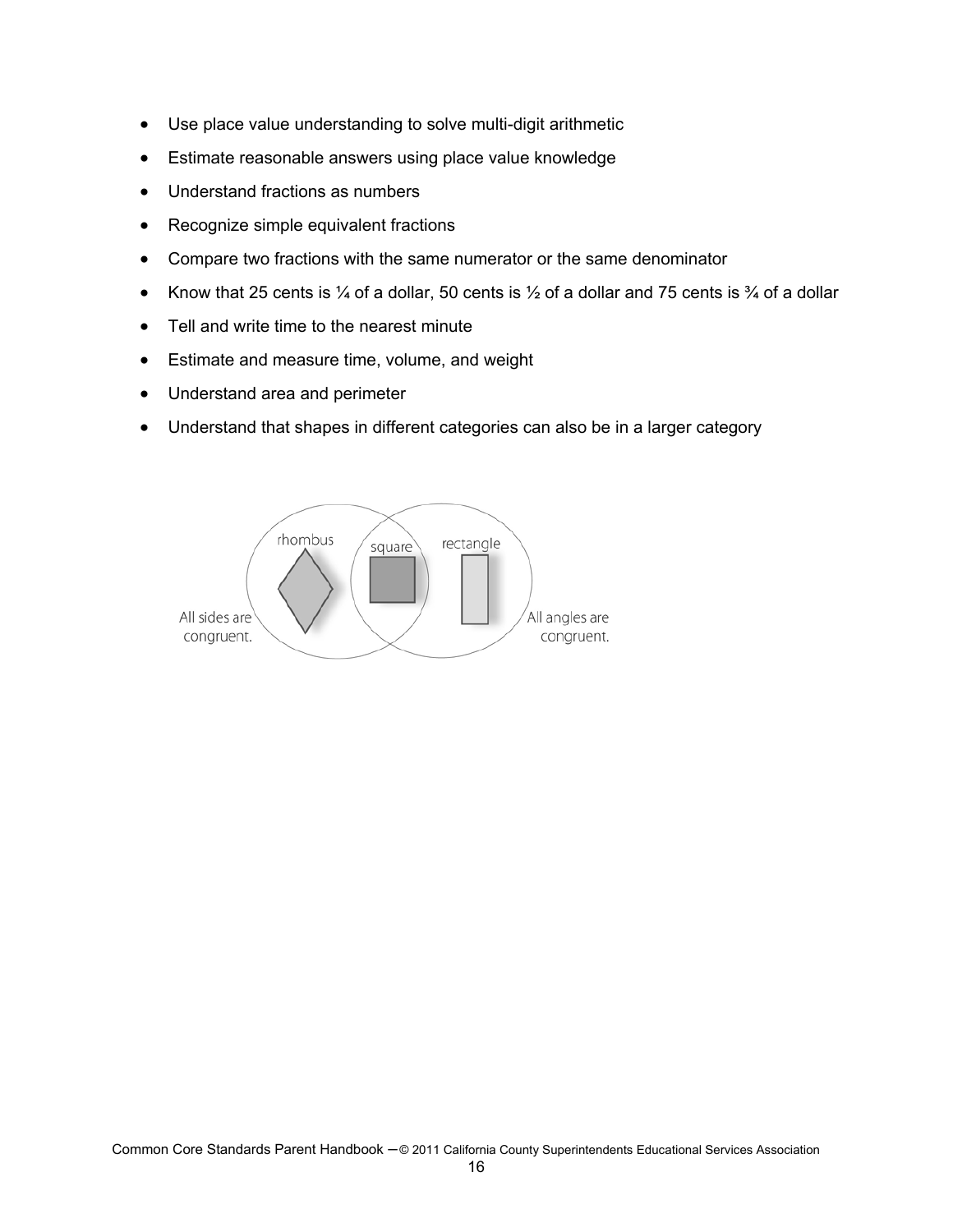## **Grade 4 Overview | Mathematics**

Fourth graders use their knowledge of place value to generalize to 1,000,000 and learn to round multi-digit whole numbers to any place. They fluently add and subtract using the standard algorithm and multiply and divide with multi-digit numbers. Fourth graders extend understanding of fractions to include equivalence, ordering and simple decimal notation. Students measure angles and classify geometric shapes by lines (parallel, perpendicular, etc.) and angles (right, acute, obtuse, etc.).

- Use addition, subtraction, multiplication, and division with whole numbers to solve word problems
- Learn about factors and multiples
	- o Factors of 24: 1, 2, 3, 4, 6, 8, 12
	- o Multiples of 4: 4, 8, 12, 16, 20
- Make and describe patterns with objects and numbers
- Understand and use place value to generalize to 1,000,000
	- $\circ$  Expanded form: 6783 = 6000 + 700 + 80 + 3
- Compute with multi-digit numbers
- Solve problems involving using multiplication of multi-digit by two-digit numbers
- Divide multi-digit numbers by one-digit divisor
- Round multi-digit numbers to any place
- Build understanding of equivalent fractions and ordering fractions



- Compare two fractions with different numerators and different denominators by making common denominators
- Add and subtract fractions and mixed numbers with like denominators
- Understand the decimal notation for fractions
- Compare decimals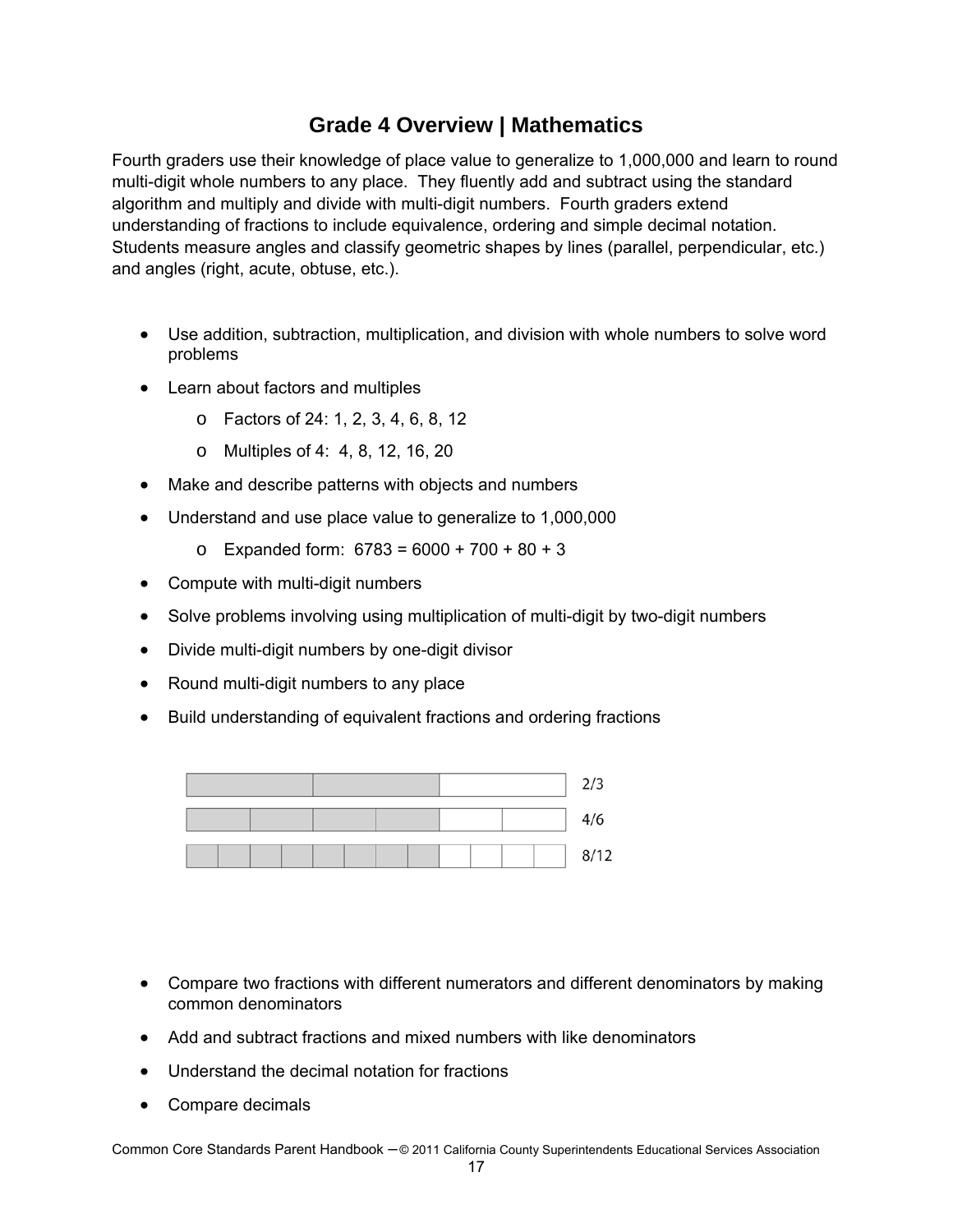- Solve problems using measurement conversions
- Apply area and perimeter formulas for rectangles
- Organize and explain data using a line plot
- Understand and measure angles
- Draw and identify lines and angles
- Describe and sort shapes by their lines and angles



Recognize lines of symmetry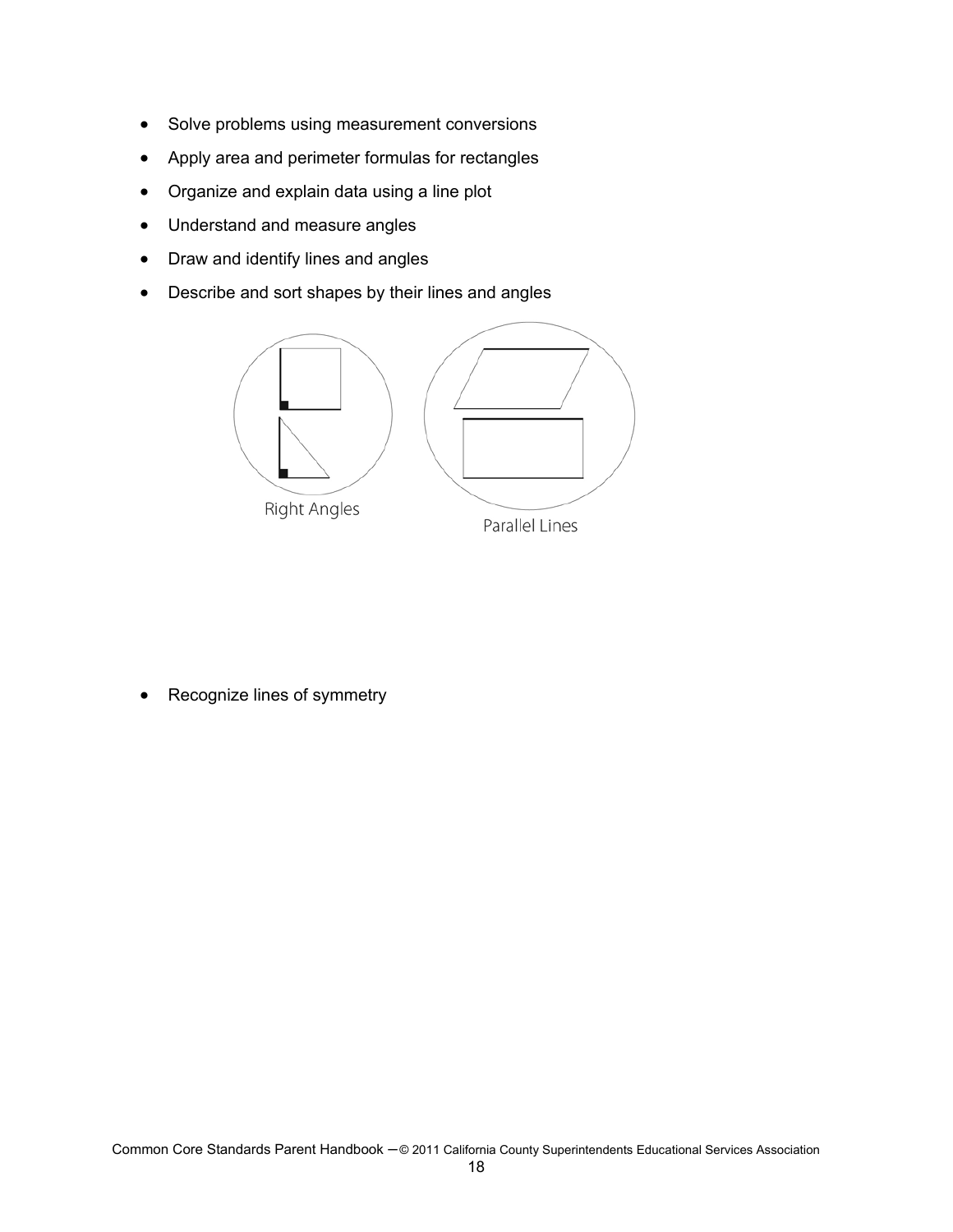## **Grade 5 Overview | Mathematics**

Fifth grade students finalize fluency with multi-digit addition, subtraction, multiplication, and division. They apply their understanding of fractions to the addition and subtraction of fractions with unlike denominators, the concept of fraction multiplication and division, and decimal addition and subtraction. They analyze numeric patterns and relationships and graph ordered pairs on a coordinate plane. Students build on their understanding of geometry by recognizing attributes of geometrical shapes and calculating inside angle measurement and area of triangles and parallelograms.

- Write and interpret numerical expressions using parentheses, brackets, or braces
	- $\circ$  "Add 8 and 7, then multiply by 2" is 2(8 + 7)
- Express a whole number  $(2 50)$  as a product of its prime factors
- Describe more complex patterns by seeing the change

 $10<$  $16<$ 22 $\langle$  $\frac{28}{16}$  $34<$ 40 46<

- Understand the place value system from thousandths to millions
- Fluently multiply multi-digit numbers using the standard algorithm
- Divide multi-digit numbers by two-digit divisors
- Read, write, and compare decimals to the thousandths
- Round decimals to any place
- Compute with multi-digit whole numbers and numbers with decimals to the hundredths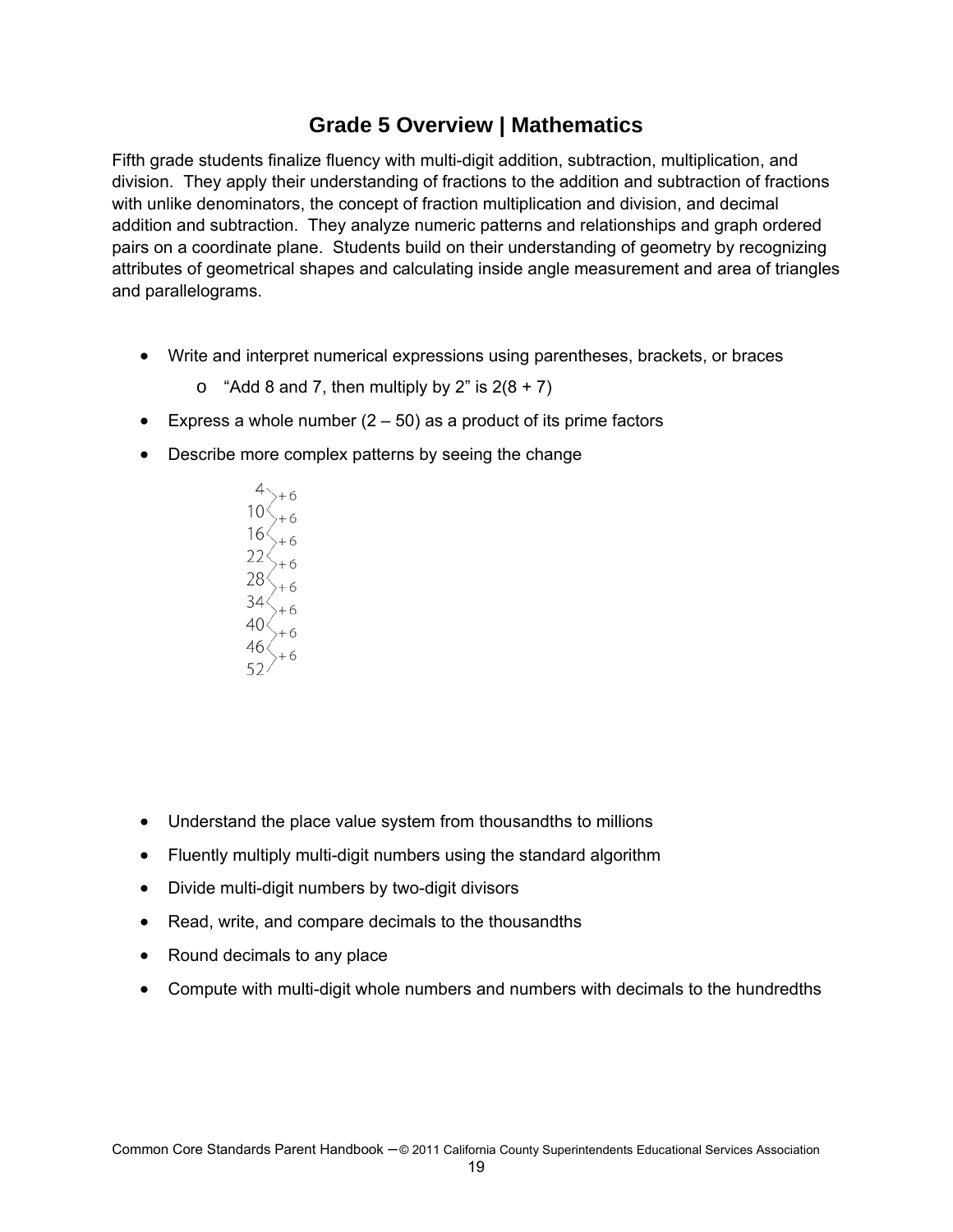$$
\begin{array}{c|c}\n423.12 \\
\times8 \\
\hline\n\end{array}\n\qquad\n\begin{array}{c}\n8943.43 \\
+17.50 \\
\hline\n\end{array}
$$

$$
5 \overline{)25.75} \qquad \qquad 100 - 42.11 =
$$

- Add and subtract fractions with unlike denominators
- Multiply fractions and mixed numbers
- Divide unit fractions by whole numbers and whole numbers by unit fractions
- Convert measurements and use in problem solving
	- $\circ$  0.05 m = 5 cm or 2.5 feet = 30 inches
- Organize and explain data using a line plot
- Understand and find the volume of rectangular prisms
- Analyze number patterns
- Graph points on a coordinate graph



- Show a graph with an x and y axis with several points labeled by their coordinates
- Sort two-dimensional shapes into categories based on their properties
- Know what makes rectangles, parallelograms, and trapezoids different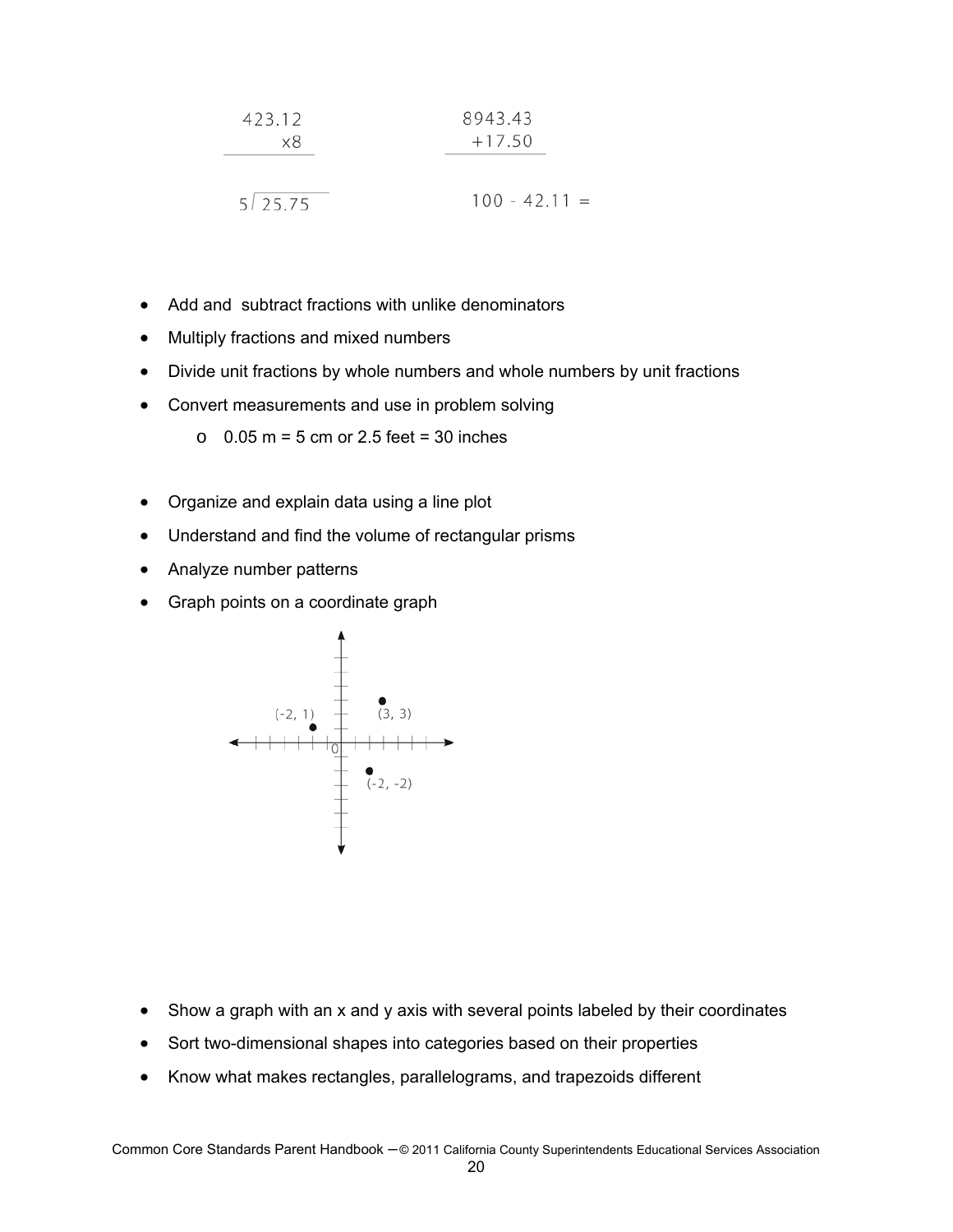- Know the inside sum of the angles of a triangle (180 degrees) and a quadrilateral (360 degrees)
- Be able to find the area of a triangle and parallelogram by knowing and understanding the formula for area of these shapes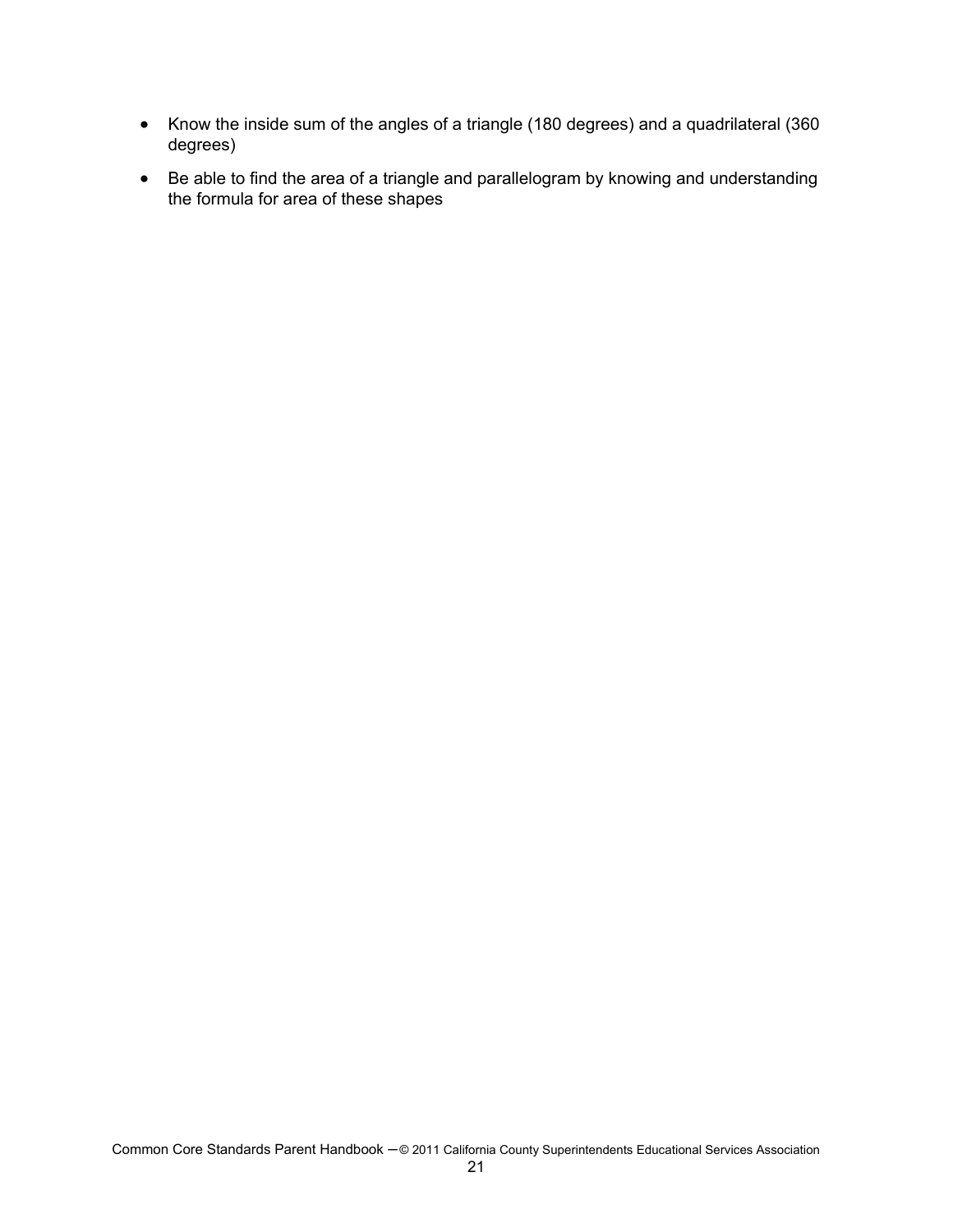## **Grade 6 Overview | Mathematics**

Sixth grade students use their knowledge of multiplication and division to solve ratio and rate problems. They finalize their understanding of division of fractions and begin the study of negative integers. They understand the use of variables in mathematical expressions, write expressions and equations that correspond to situations, and use expressions and equations to solve problems. Students begin the study of probability and statistics and use their geometrical foundations to solve problems involving area, surface area, and volume.

- Understand ratio concepts and use ratio reasoning to solve problems
- Understand unit rate
- Find a percent of a quantity
- Divide fractions by fractions
- Fluently compute with multi-digit numbers and multi-digit decimals
- Find common factors and multiples of numbers
- Find the greatest common factor and least common multiple of two whole numbers
- Use understanding of positive numbers to understand rational numbers
- Understand positive and negative integers and be able to locate on a four-quadrant coordinate plane
- Order rational numbers
- Understand absolute value
- Add and subtract integers
- Apply properties of operations to add and subtract rational numbers
- Use understanding of arithmetic to solve one variable equations and inequalities
- Write expressions and equations to describe real world situations using variables
- Write and solve equations with whole number exponents
- Write an inequality to describe a real world or mathematical problem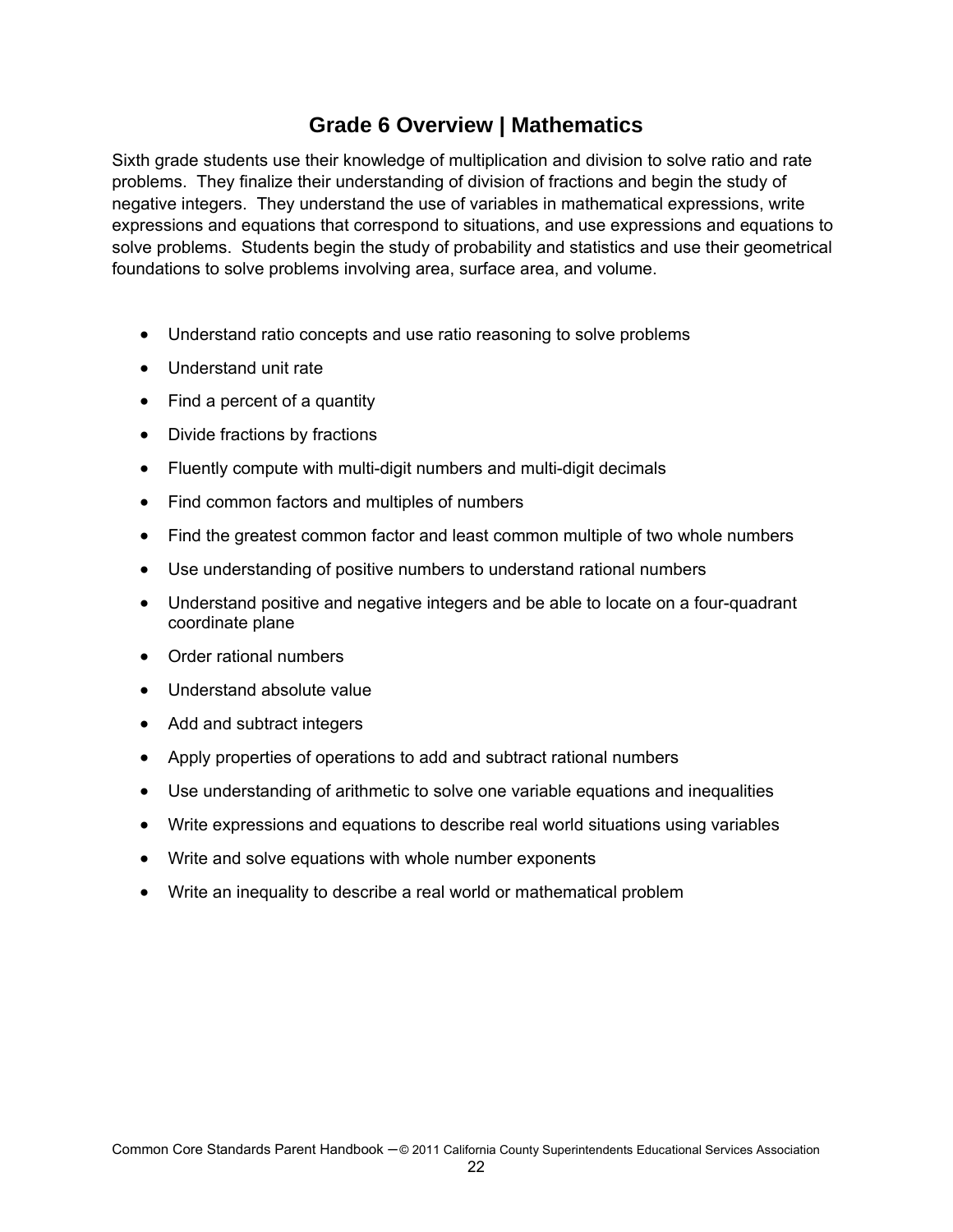- $\bullet$
- Represent and explain relationships between dependent and independent variables

For example, a car travels at a constant speed of 65 mph. List and graph ordered pairs of distances and times. Write the equation  $d = 65t$  to show distance travelled (d) depends on the constant speed (65) multiplied by the time travelled.

|       |                      | $d = 65t$ |
|-------|----------------------|-----------|
| 65mph | $t = hours$ distance |           |
|       | 65                   |           |
|       | 130                  |           |
|       | 32.5                 | 1/2       |

- Solve real world problems involving area, surface area, and volume
- Draw (freehand, with ruler and protractor and with technology) geometric shapes when given specific conditions
- Know the formulas for area and circumference of a circle
- Ask a statistical question (How old are the students in my school?), collect and organize the data on a line plot, graph, histogram, dot plot, box plot, etc.
- Describe and summarize data by noticing the center, spread, and overall shape
- Display numerical data on a number line including dot plots, histograms, and box plots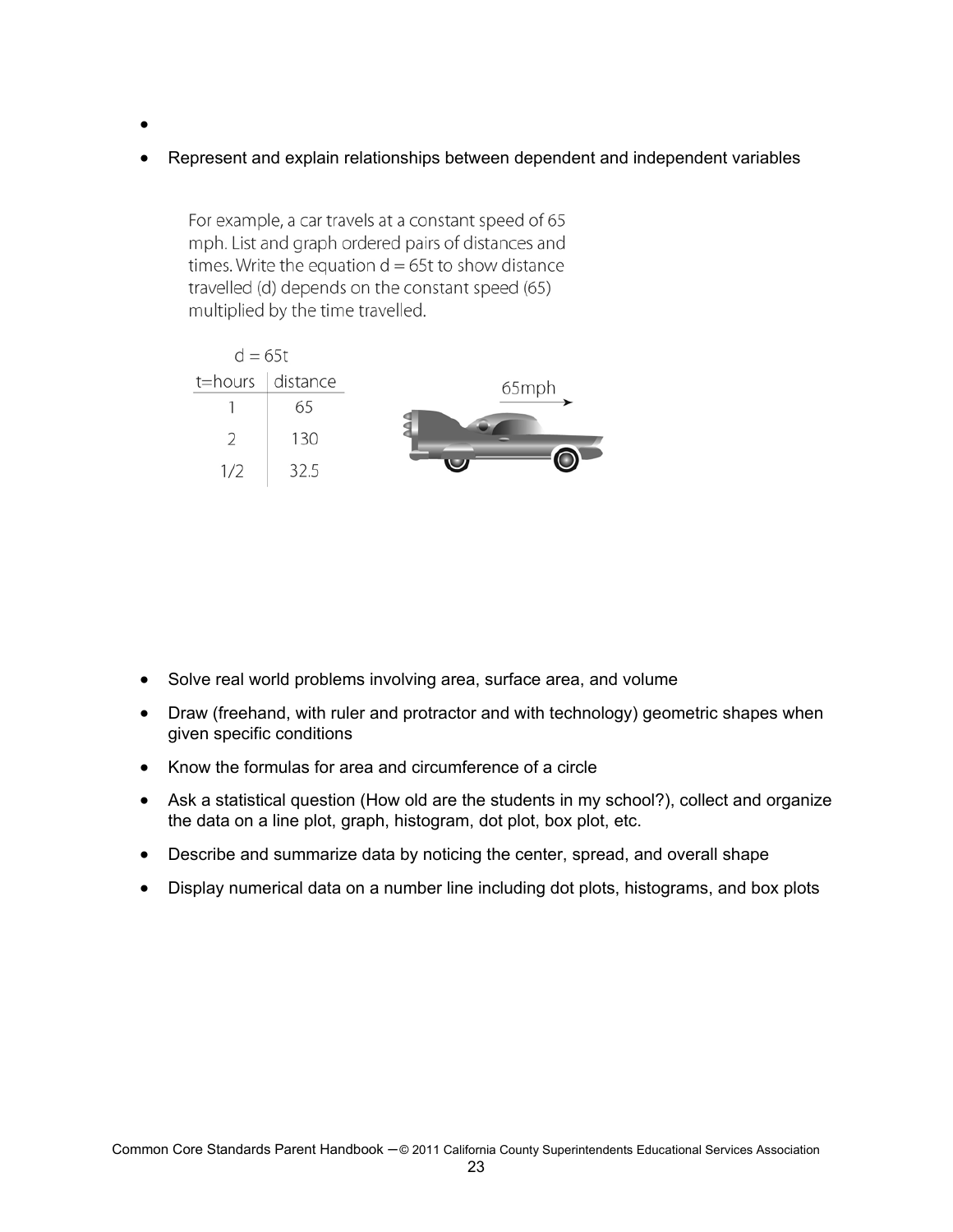## **Grade 7 Overview | Mathematics**

Seventh grade students deepen their understanding of proportional relationships to solve complicated problems. They extend their understanding of rational numbers to include computation (add, subtract, multiply, and divide). Irrational numbers are introduced in seventh grade. Algebraic foundations are practiced and extended. Students continue to extend their understanding of probability and statistics by describing populations based on sampling, and investigate chance to develop, use, and evaluate probability models.

- Use proportional relationships to solve multi-step operation and percent problems
	- o If a person walks  $\frac{1}{2}$  mile in each  $\frac{1}{4}$  hour, what is her speed per hour?
- Compute unit rates
- Add, subtract, multiply, and divide rational numbers
- Know irrational numbers (numbers that are not rational) and approximate them with rational numbers
	- o The decimal of √2 (an irrational number) is 1.4142435623. Understand that √2 is between 1 and 2, then between 1.4 and 1.5, and explain how to continue on to get better approximations
- Use properties of operations to solve algebraic equations
- Use square root and cube root symbols to represent solutions to equations
- Evaluate square root and cube roots (of small perfect square roots and cube roots)
- Know that  $\sqrt{2}$  is irrational
- Use numbers multiplied by a power of ten to estimate very large or very small quantities (the population of the United States is  $3 \times 10^8$ )
- Add, subtract, factor, and expand linear expressions
- Construct simple equations and inequalities to solve problems
- Draw, construct, and describe geometrical figures and describe the relationships between them
- Solve problems involving angle measure, area, surface area, and volume (cylinders, cones, and spheres)
- Know formulas for volumes of cones, cylinders, and spheres
- Know the formulas for area and circumference of a circle
- Use random sampling to describe and compare populations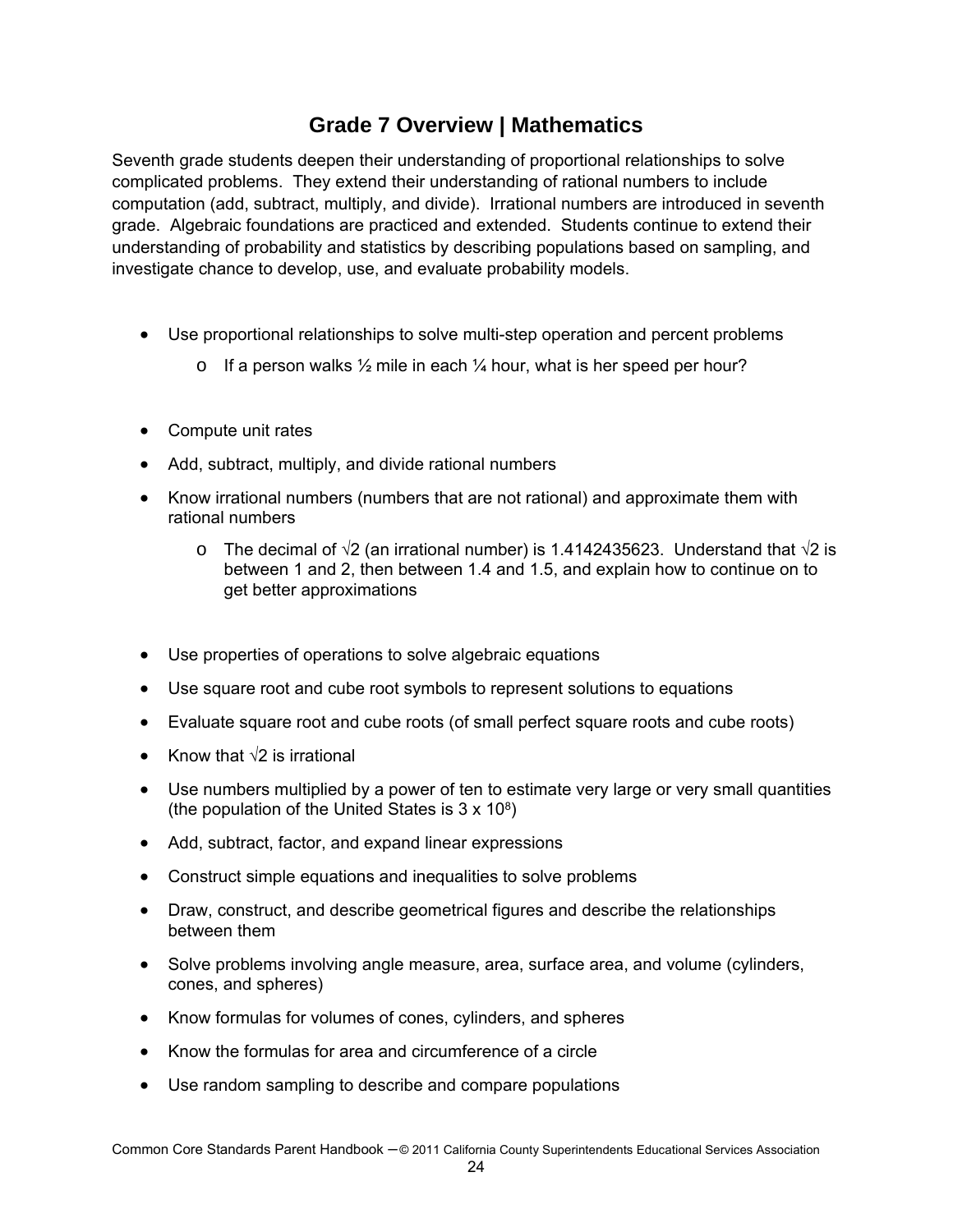- Find, calculate, and explain the probability of a chance event
	- o For example, if a student is selected from a class, find the probability that Jane will be selected and the probability that a girl will be selected.
	- o Or if 40% of donors have type A blood, what is the probability that it will take at least 4 donors to find one with type A blood?

Common Core Standards Parent Handbook – © 2011 California County Superintendents Educational Services Association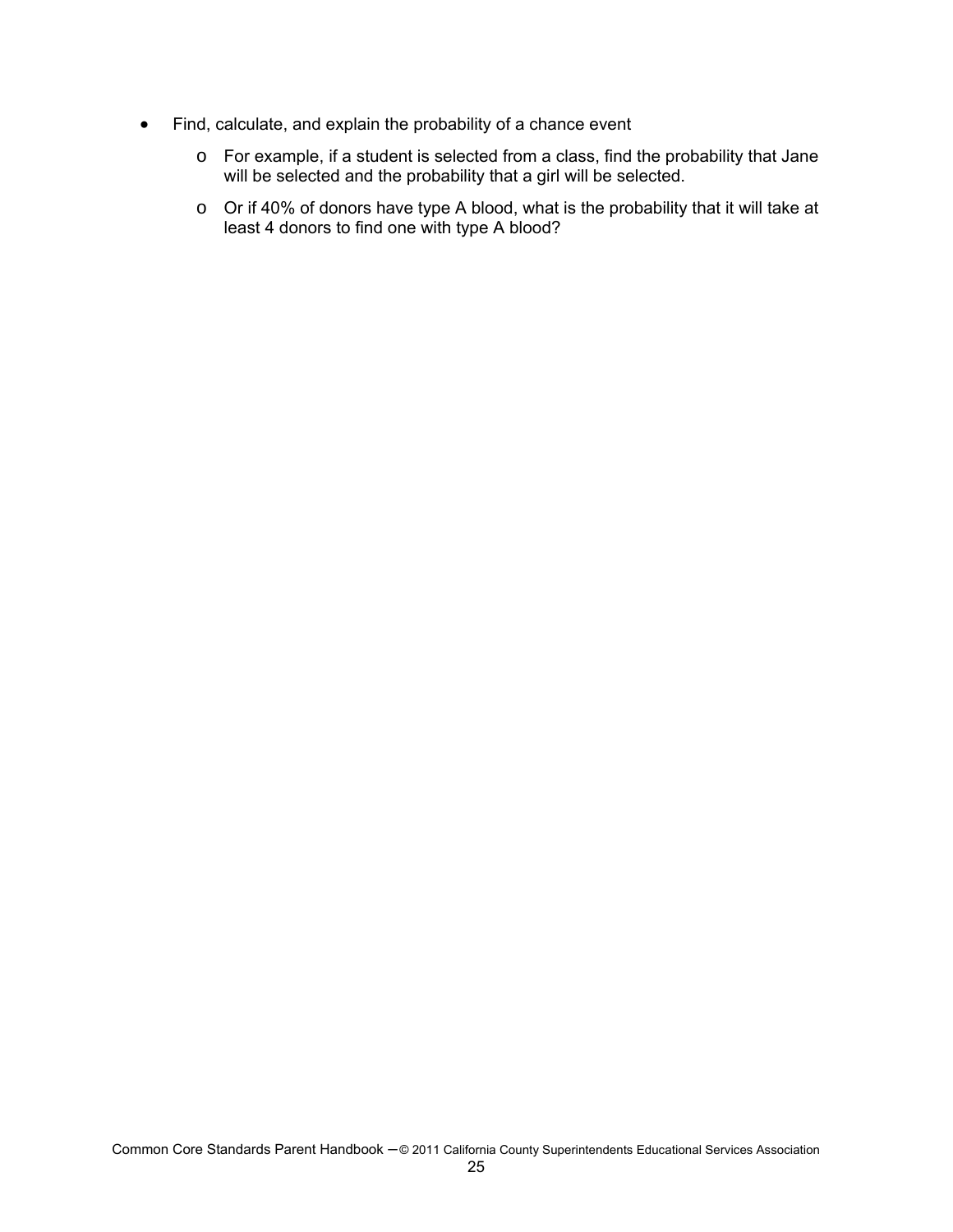## **Grade 8 Options | Mathematics**

California acknowledges that the goal for 8th grade students is Algebra 1. However, not all 8th grade students have the necessary prerequisite skills for Algebra 1. Therefore, California adopted standards that have been arranged into 2 sets for 8th grade. The first set describes standards for Algebra 1 and the second set is the grade 8 standards published in the Common Core document. Each set of standards prepares students for the rigor of high school mathematics. Neither set is considered below appropriate grade level mathematics.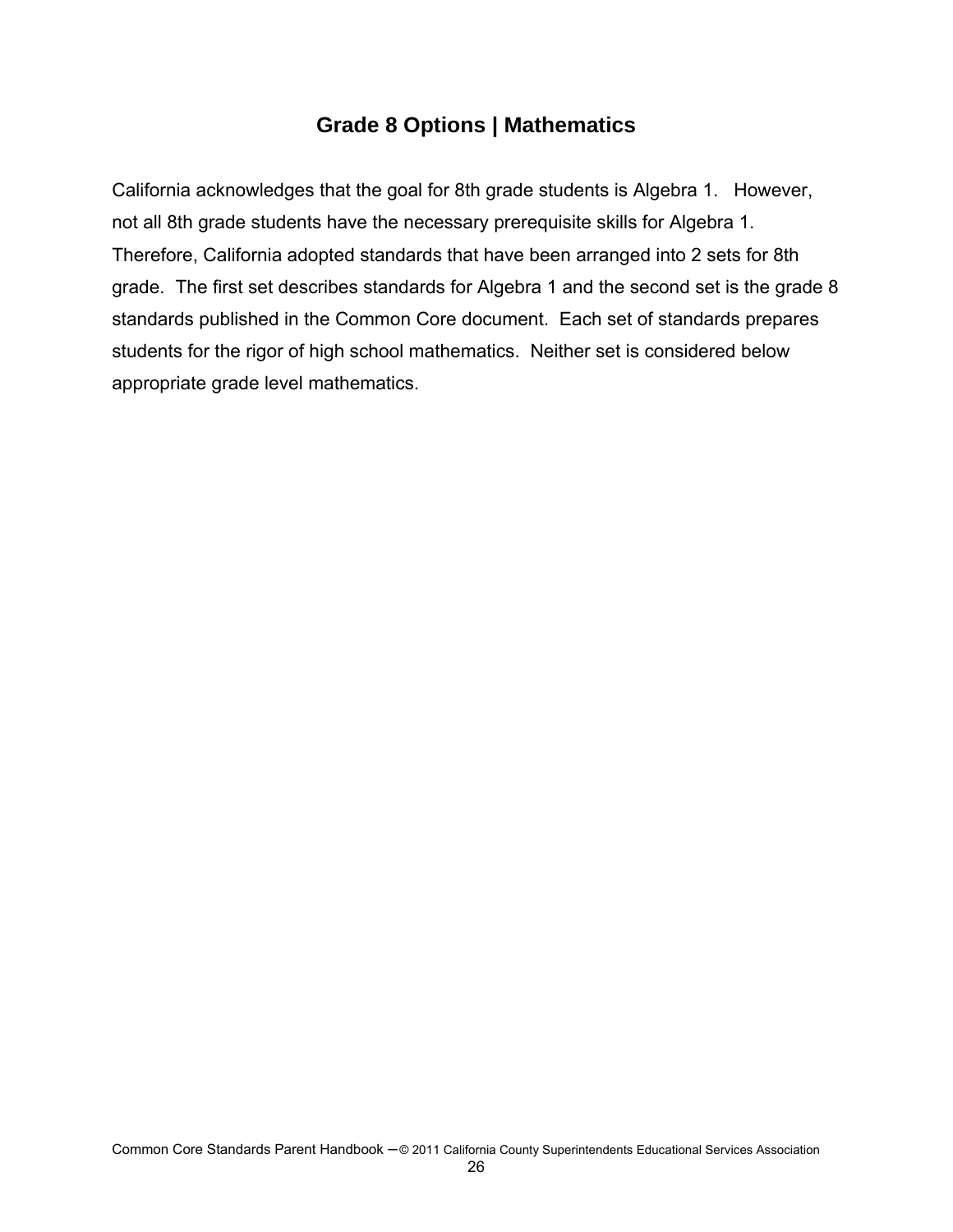## **Grade 8 Algebra 1 Overview**

Eighth grade Algebra 1 students begin their study of Algebra by analyzing and solving equations, including linear equations, inequalities, systems of equations and polynomials. Algebra and geometry knowledge combine to define, compare and solve more complicated functions. Students prove simple geometric theorems algebraically.

- Extend the properties of exponents to rational exponents
- Work with radicals and integer exponents
- Use similar triangles to explain that the slope is the same between any two points on a line

The simplified ratio of the vertical side length to the horizontal side length of each congruent triangle formed by the slope of a line is equivalent to the absolute value of the slope.



slope 
$$
=
$$
  $\frac{-2}{1}$ , or  $-2$ 

#### Larger Triangle:

ratio: vertical side length =  $6$ , or 2 horizontal side length 3

#### **Smaller Triangle:**

ratio: vertical side length =  $2$ , or 2 horizontal side length 1

- Understand the connections between proportional relationships, lines, and linear equations
- Perform operations with numbers expressed in scientific notation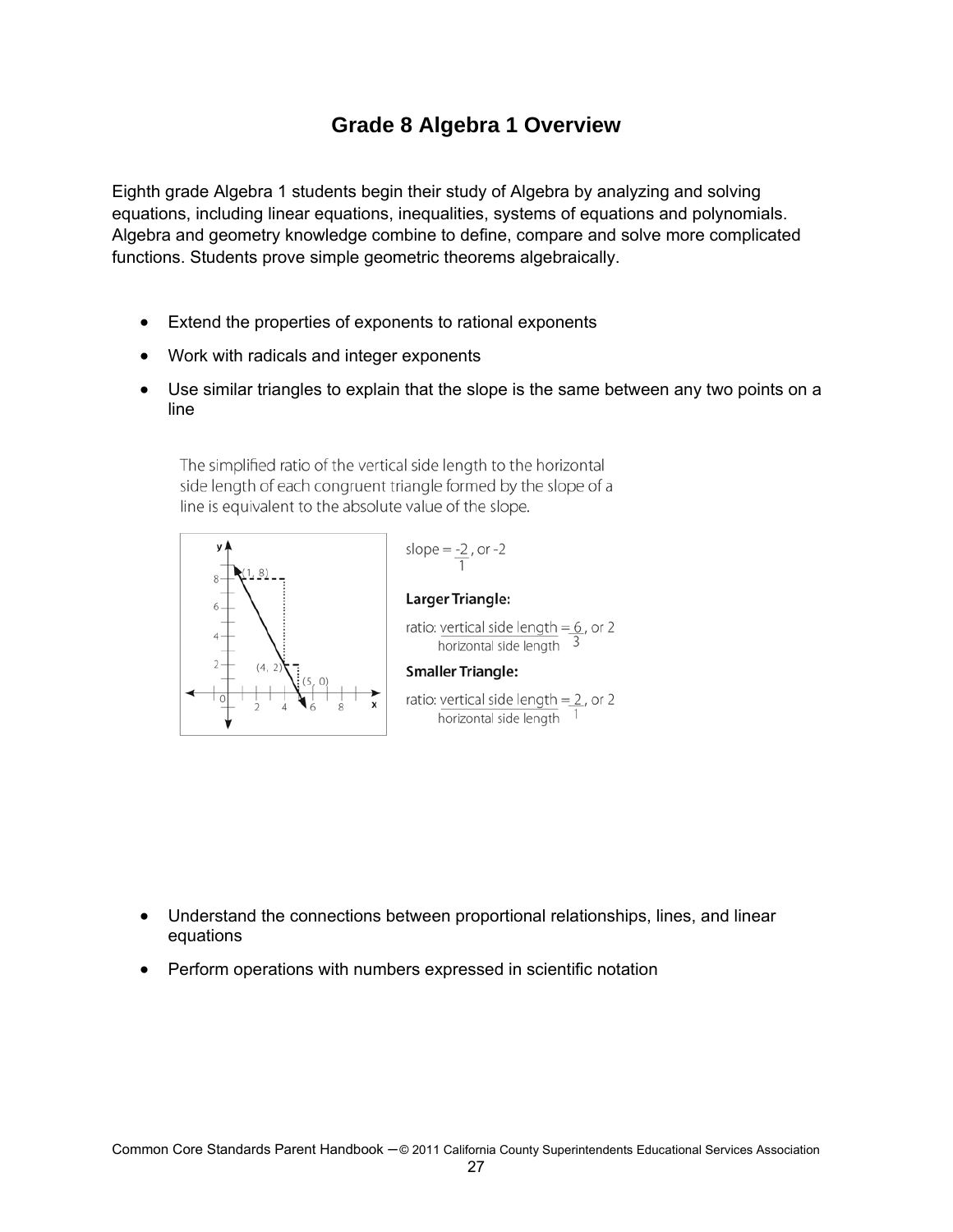$\bullet$ 

## $\bullet$  Understand  $y = mx + b$  describes a line that intercepts the vertical axis

Use only the slope and y-intercept to graph  $y = \frac{-3}{4}x + 6$ 



The slope is  $\frac{-3}{4}$  and the y-intercept is 6. Since the y-intercept is 6, plot (0,6). Since the slope is  $\frac{-3}{4}$ , move 4 units to the right of (0, 6) and 3 units down to locate a second point. Draw the line through the two points.

- Analyze and solve linear equations and pairs of simultaneous linear equations
- Interpret the structure of expressions (terms, factors, coefficients)
- Write expressions in equivalent forms to solve problems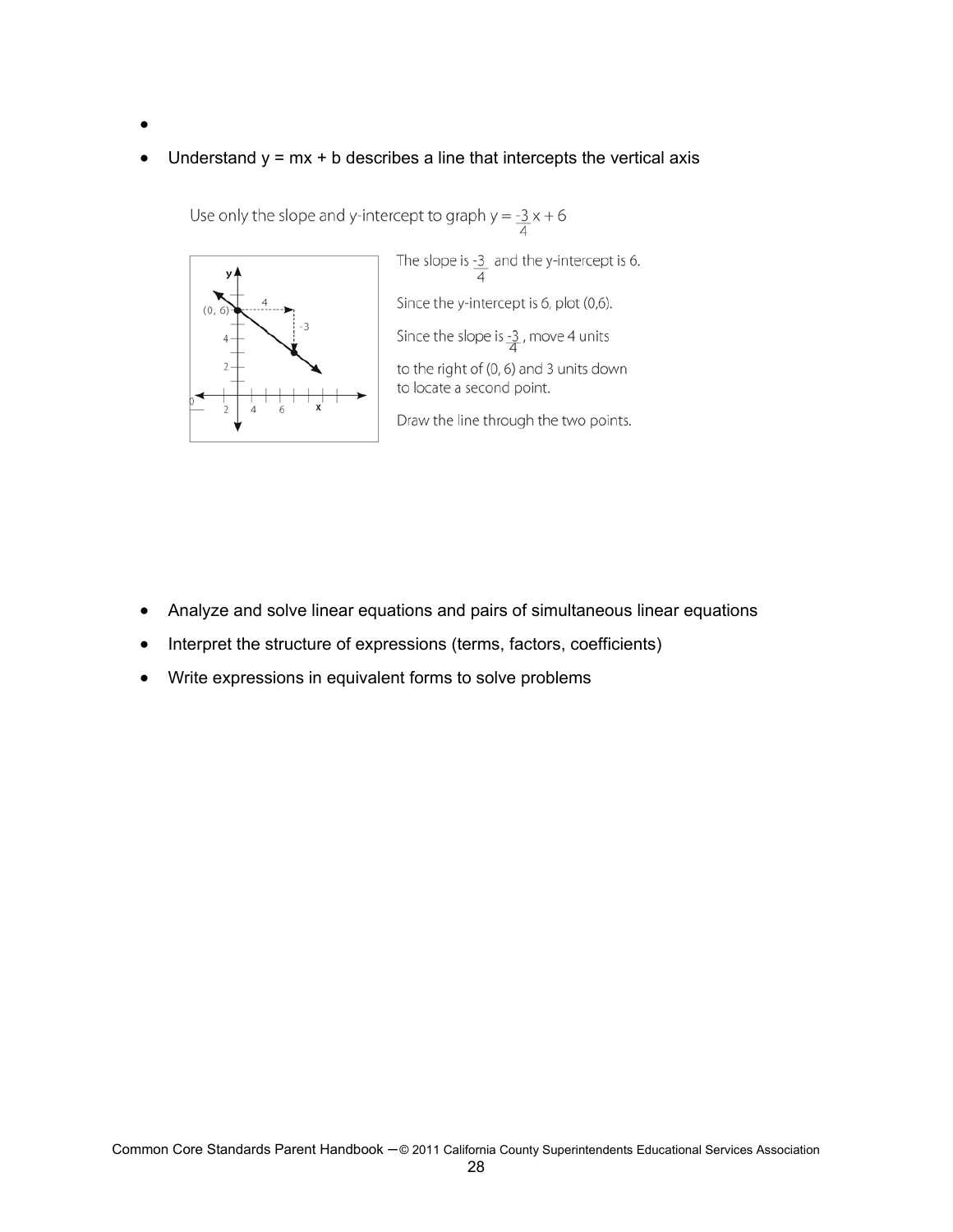Factor a quadratic expression to reveal the zeros of the function it defines.

Solve the quadratic equation  $2x^2 + 5x = 12$ .

| 1. Transform the equation into standard form. | $2x^2 + 5x - 12 = 0$  |                             |
|-----------------------------------------------|-----------------------|-----------------------------|
| 2. Factor the left side.                      | $(2x - 3)(x + 4) = 0$ |                             |
| 3. Set each factor equal to 0 and solve.      |                       | $2x - 3 = 0$ or $x + 4 = 0$ |
|                                               | $2x=3$                | $x=-4$                      |
|                                               | $x=3/2$               |                             |

4. Check the solution in the original equation.

| $2(3/2)^{2} + 5(3/2) = 12$                       | $2(-4)^{2} + 5(-4) = 12$ |
|--------------------------------------------------|--------------------------|
| $2(9/4) + 15/2 = 12$                             | $2(16) - 20 = 12$        |
| $\frac{9}{2} + \frac{15}{2} = \frac{24}{2} = 12$ | $32 - 20 = 20$           |

The solution set is  $\{3/2, -4\}$ .

- Perform arithmetic operations on polynomials
- Create equations that describe numbers or relationships
- Create equations in two or more variables
- Solve equations and inequalities with one variable
- Solve systems of equations in two variables
- Graph and understand solutions to linear equalities and inequalities in two variables
- Solve quadratic equations with one variable
- Represent and solve equations and inequalities graphically
- Define, evaluate, and compare functions
- Use functions to model relationships between quantities
- Analyze and graph functions
- Build and write a function that models a relationship between two quantities
- Build new functions from existing functions
- Understand congruence and similarity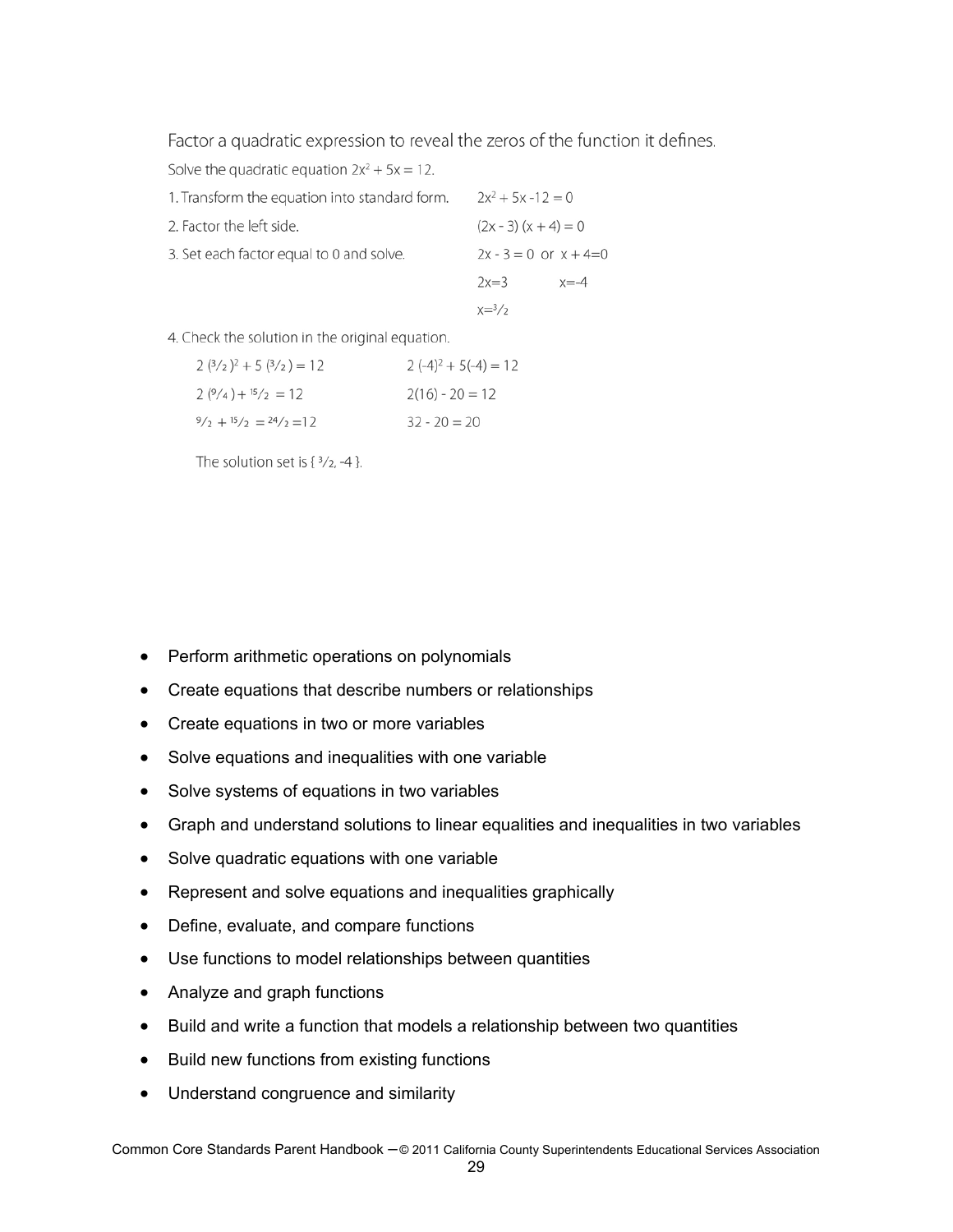- Understand and apply the Pythagorean Theorem
- Use coordinates to prove simple geometric theorems algebraically
- Investigate patterns of association in sets of data
- Construct and interpret scatter plots
- Use and know simple aspects of a logical argument
- Use properties of the number system to judge the validity of results, to justify each step of a procedure, and to prove or disprove statements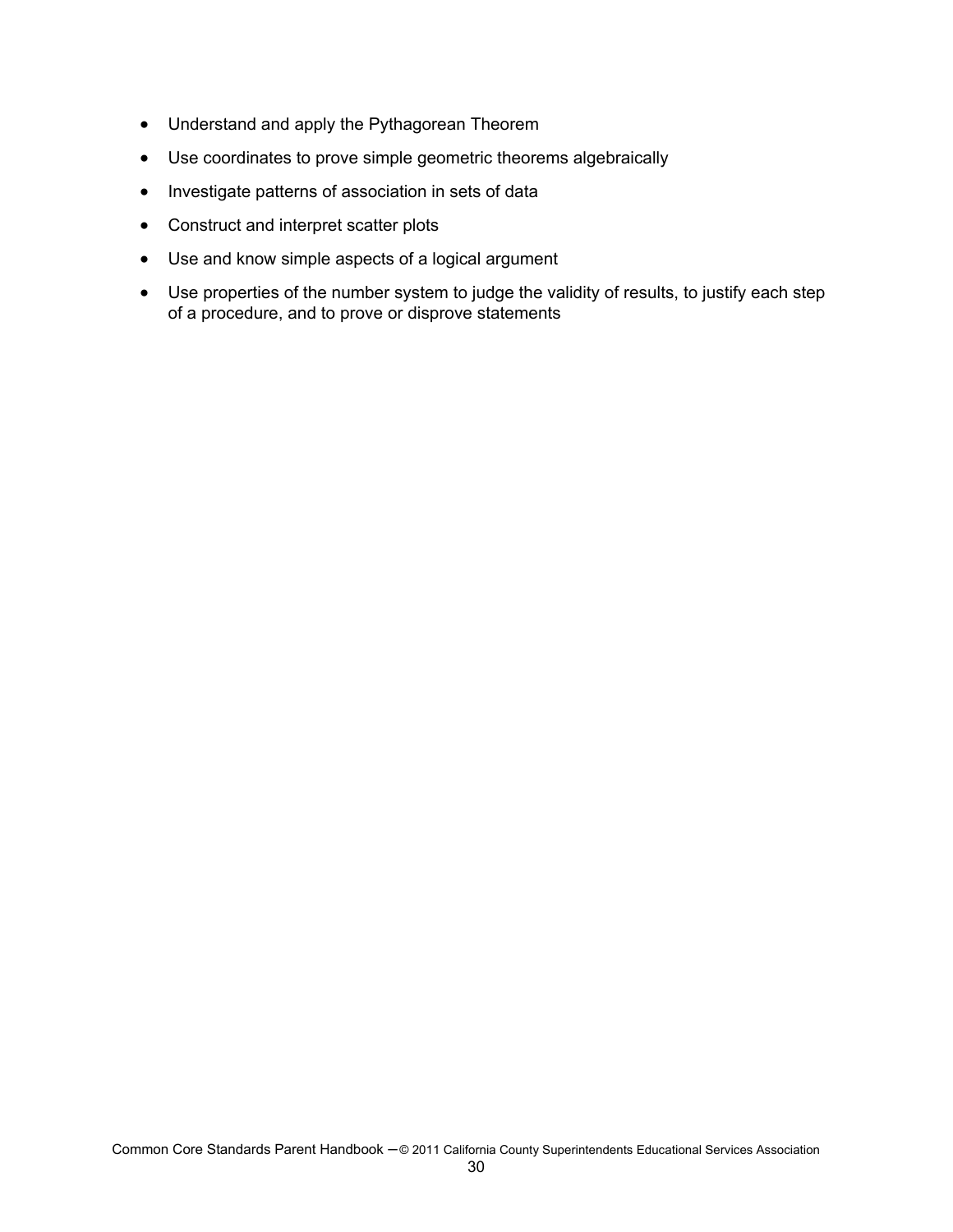## **Grade 8 Overview | Mathematics**

Eighth grade students deepen their understanding of rational and irrational numbers. Algebraically, students compute with radicals and exponents, solve linear equations and define, solve, compare, and graph functions. In geometry, seventh grade students understand and use the Pythagorean Theorem and solve problems involving volumes of cylinders, cones, and spheres.

## Understand rational and irrational numbers

Identify each number as rational or irrational:

| $\sqrt{18}$  | irrational, because 18 is not a perfect square                                         |
|--------------|----------------------------------------------------------------------------------------|
| $\sqrt{64}$  | rational, because 64 is a perfect square                                               |
| $-\sqrt{47}$ | irrational, because 47 is not a perfect square                                         |
| 135.6        | rational, because it is a terminating decimal                                          |
| 0.2525       | rational, because it is a repeating decimal                                            |
|              | 0.120120012 irrational, because it neither terminates nor repeats                      |
|              | irrational, because it cannot be represented as a/b,<br>where $a$ and $b$ are integers |

- Work with radicals and integer exponents
	- $\circ$  For example, estimate the population of the United States as 3 x 10<sup>8</sup> and the population of the world as  $7 \times 10^9$ , and determine that the world population is more than 20 times larger.
- Understand the connection between proportional relationships, lines, and linear equations and be able to graph them
- Understand that the unit rate of a proportional relationship is the slope of the graph
- $\bullet$  Use similar triangles to explain slope and understand  $y = mx + b$
- Analyze and solve linear equations with one variable and pairs of simultaneous linear equations
- Define, solve, and compare functions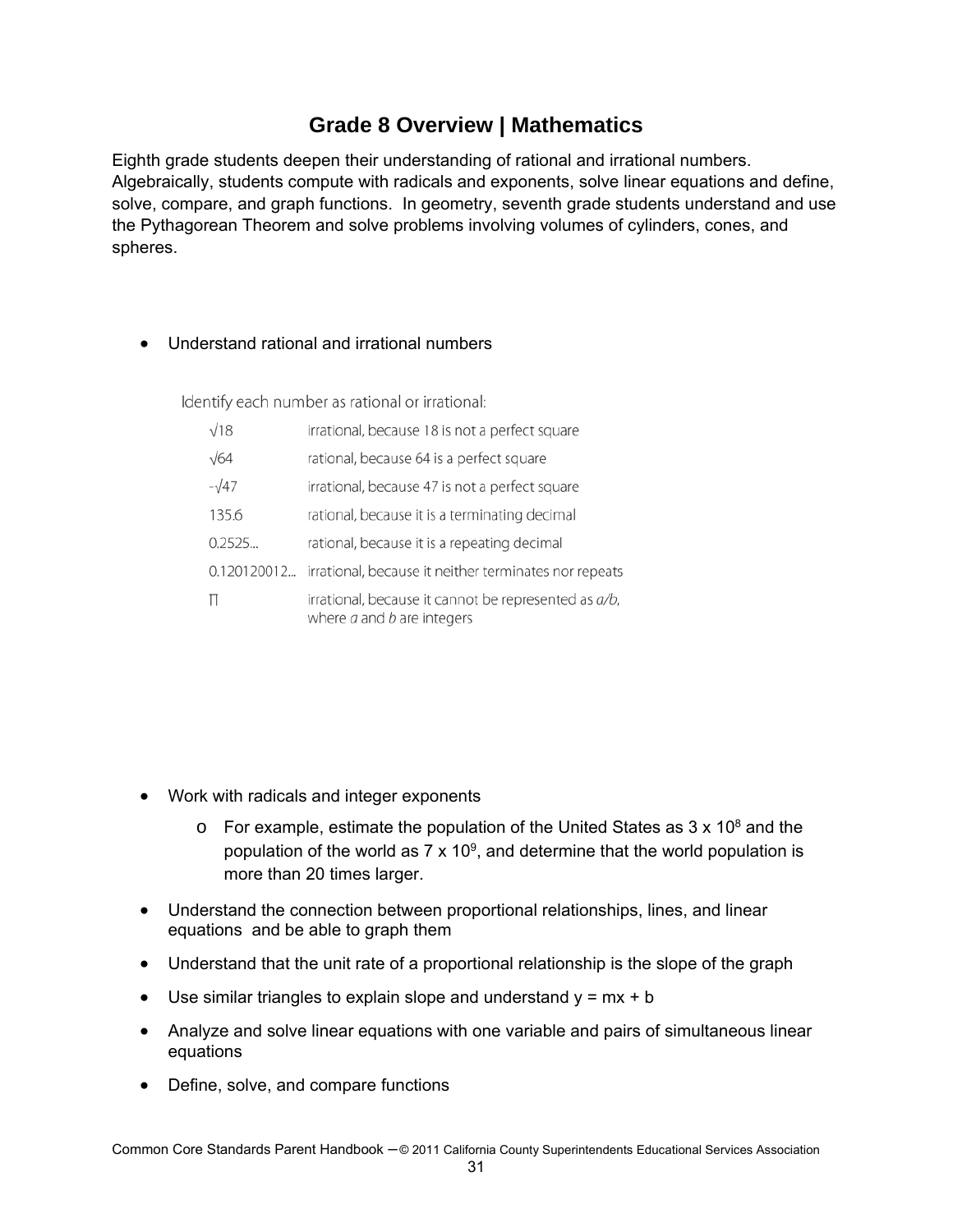- Understand that a function is a rule and the ordered pairs are input and output
- Build and use functions to model relationships
- Understand congruence and similarity
- Understand, use, and apply the Pythagorean Theorem
- Investigate patterns of sets of data
- Construct and interpret scatter plots
- Solve problems involving volumes of cylinders, cones, and spheres
- Construct and interpret scatter plots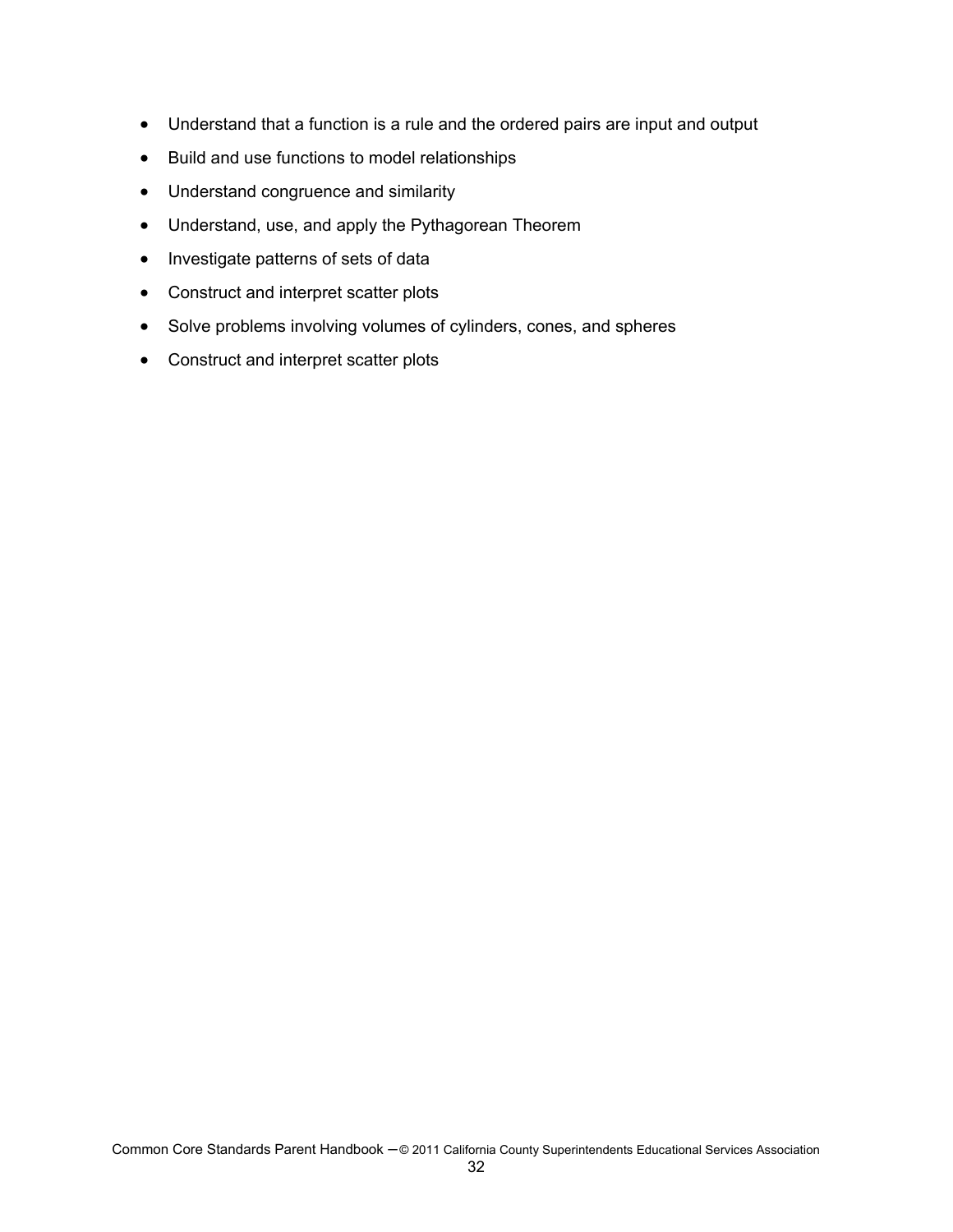## **Grade K Overview | English Language Arts**

Kindergarten students work with prompting and support to interact with literature or informational text by asking and answering questions and identifying details and main events. Students know and can name all letters, and they can print many letters. They can read common words and draw, tell or write about a book.

#### Reading

With prompting and support:

- Ask and answer questions about a reading selection
- Identify characters, setting, and main events in a story
- Retell stories, including details

Reading: Foundational Skills

- Understand basic print features
	- o Left to right
	- o Top to bottom
	- o Page by page

Recognize and name all uppercase and lowercase letters

- Recognize that spoken words are made up of syllables and sounds
- Recognize and produce rhyming words
- Blend two or three sounds together to make a recognizable word
- Use phonics when reading words
- Say the most frequent sounds for each consonant and vowel
- Read common high-frequency words by sight
	- o The, of, to, you, is

#### Writing

- Draw, tell, or write about a book
- Draw, tell, or write about events in the order they happened

Speaking and Listening

- Participate in discussions
	- o Listen to others
	- o Take turns speaking
- Follow oral directions
- Ask and answer questions
- Describe people, places, things, and events, providing detail

- Print many uppercase and lowercase letters
- Use capitalization, punctuation, and spelling
- Identify new meanings for familiar words
	- o Knowing *duck* is a bird, and learning the verb form of *to duck*

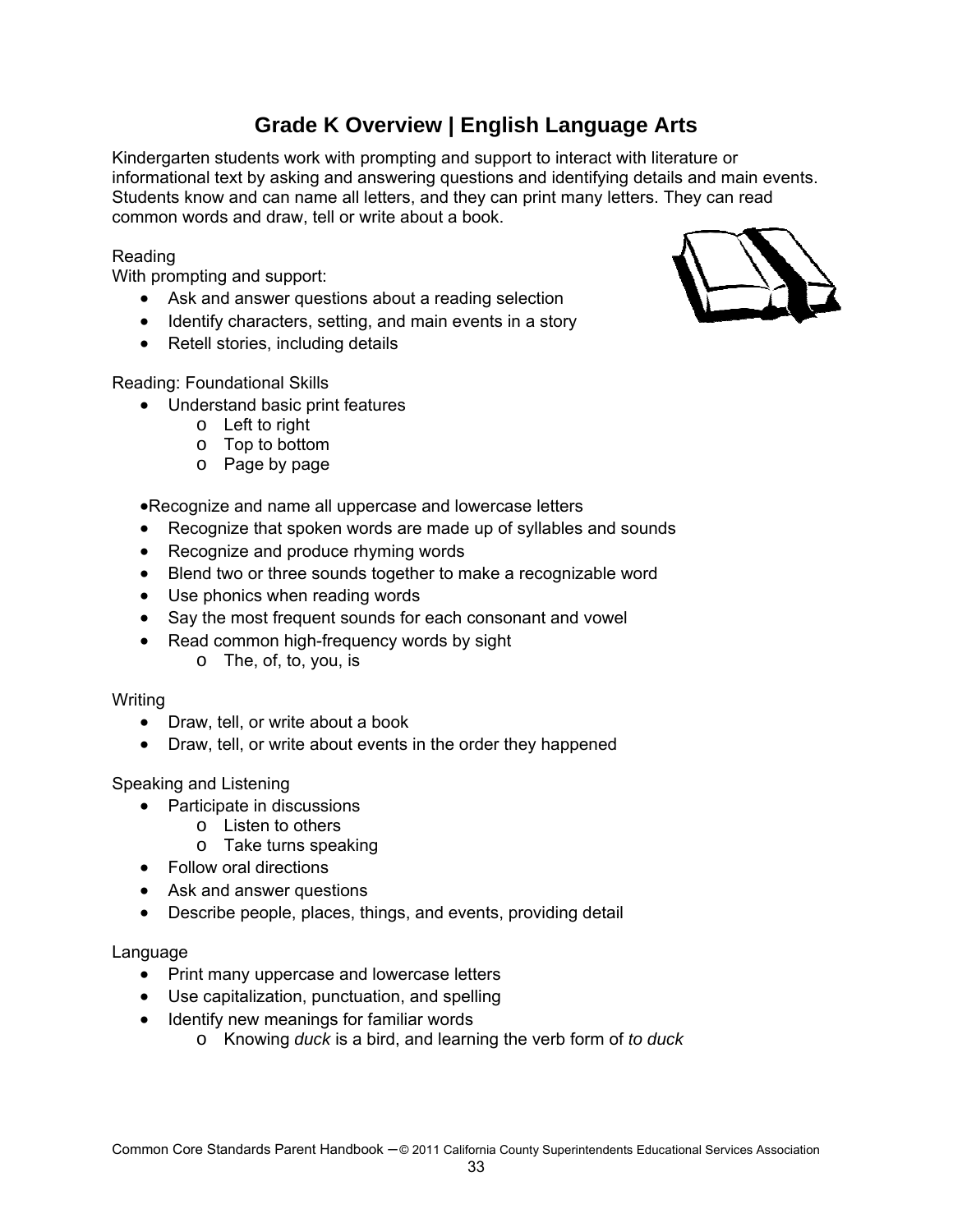o

- Sort common objects into categories
	- o Shapes, food

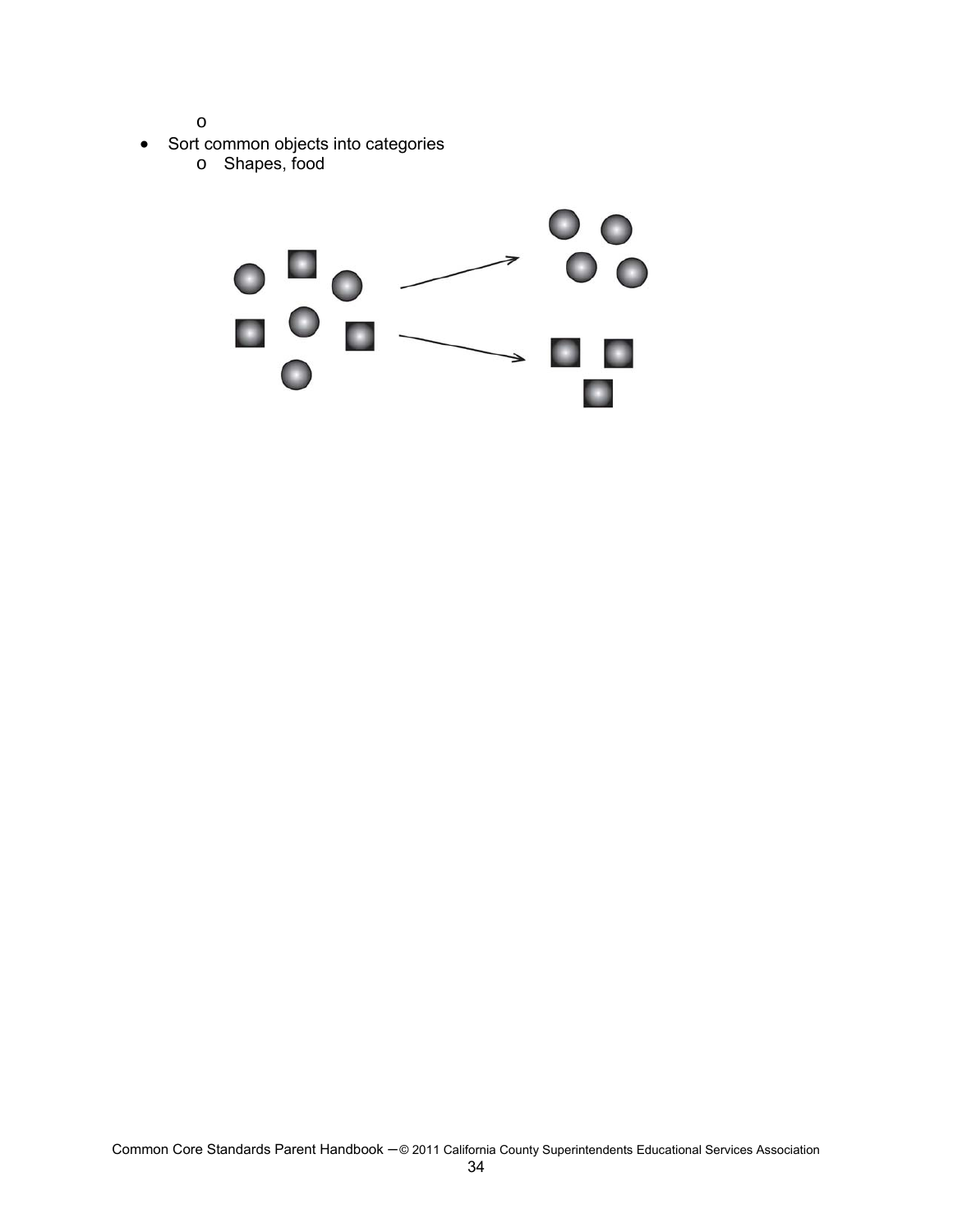## **Grade 1 Overview | English Language Arts**

First grade students independently interact with literature or informational text by asking and answering questions and identifying details and main events. They can read aloud accurately and with expression. First grade students can print all letters and can write about events, topics, and opinions.

Reading

- Ask and answer questions about details in a reading selection
- Retell stories, including details
- Explain the differences between books that tell stories and books that give information
- With prompting and support, read first grade informational texts

Reading: Foundational Skills

- Understand the organization and basic features of print
	- o Left to right
	- o Top to bottom
	- o Page by page
- Recognize features of a sentence
	- o Capitalization
	- o Ending punctuation
- Understand spoken words, syllables, and sounds
- Understand phonics and word analysis
	- o Know that every syllable must have a vowel sound
- Read regularly spelled one- and two-syllable words
- Read aloud with accuracy and expression

Writing

- Write opinion pieces that include an opinion and the reason for the opinion
- Write informative pieces that name a topic, supply facts, and provide closure
- Write narratives about two or more events in the correct order; include details

Speaking and Listening

- Follow rules for discussions by building on what others are saying and by asking questions
- Follow simple two-step directions
- Speak in complete sentences

#### Language

- Use correct grammar
- Print all uppercase and lowercase letters
- Use correct capitalization, punctuation, and spelling
- **•** Determine meaning of unknown words by looking at parts of the word and other words in the sentence
- Sort words into categories and define words by key attributes
	- o A tiger is a large cat with stripes

Common Core Standards Parent Handbook – © 2011 California County Superintendents Educational Services Association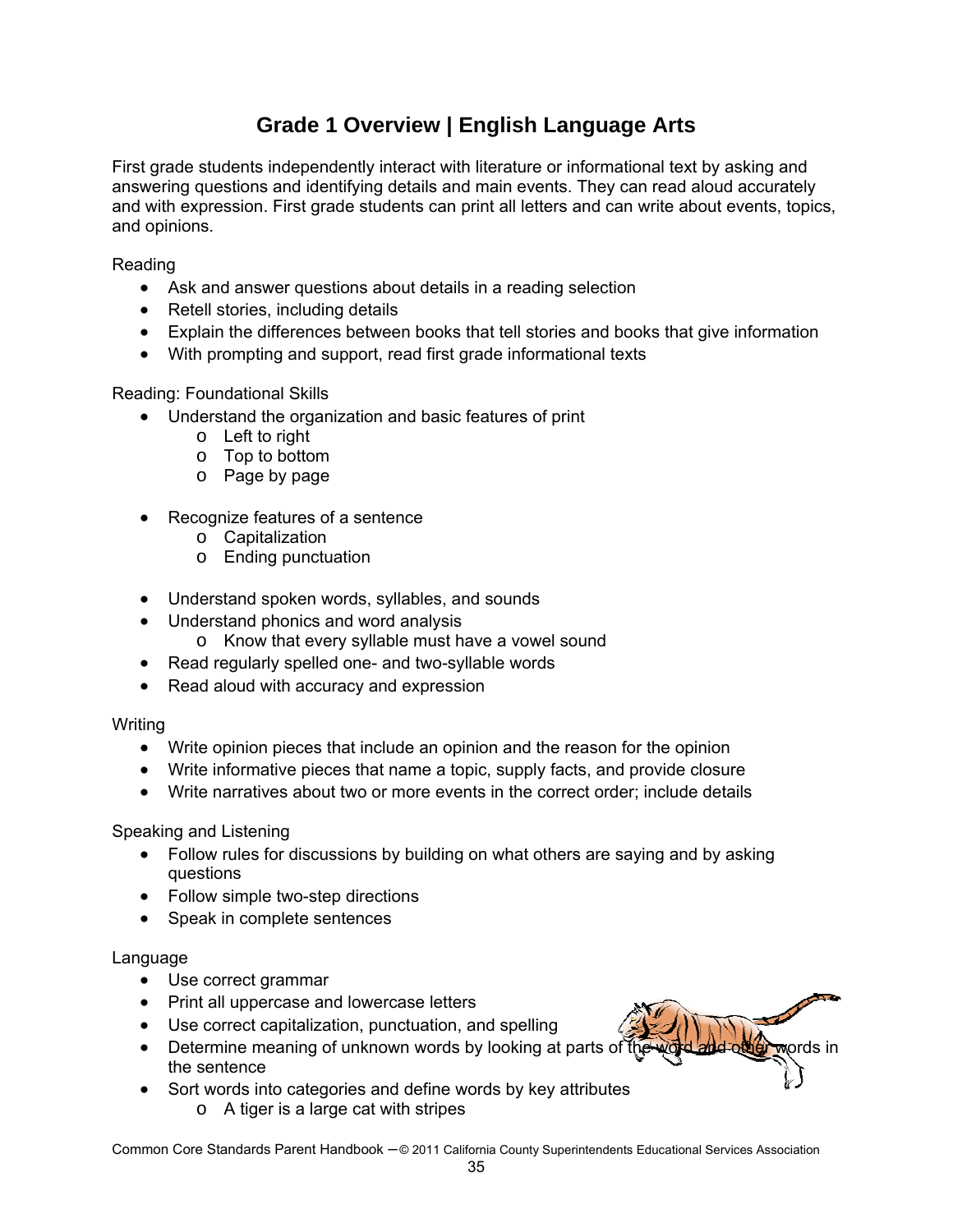## **Grade 2 Overview | English Language Arts**

Second grade students accurately read and understand literature and informational text. They use correct grammar, capitalization, punctuation, and spelling. They can plan and deliver a presentation about a story or experience.

Reading

- Retell folktales, including a central lesson
- Explain how the author uses reasons to support specific points in a text
- $\bullet$  Identify the main topic and focus
- Read and understand literature and informational texts

Reading: Foundational Skills

- Know and use phonics and word analysis skills
	- o Read words with common prefixes and suffixes (e.g., *re\_, un\_, \_less*)
- Distinguish long and short vowels
- Read regularly spelled two-syllable words with long vowels
- Read accurately and with understanding

**Writing** 

- Write opinion pieces that connect the opinion and reasons using linking words o Because, and, also
- Write informative pieces that provide a topic, facts, definitions, and a conclusion
- Write narrative pieces that include details to describe actions, thoughts, and feelings
- Produce writing that is developed, focused, and organized
- Write routinely over extended time frames and shorter time frames

Speaking and Listening

- Participate in conversations with peers and adults in small and larger groups
- Recall and describe key ideas and details from something read aloud
- Give and follow three- and four-step oral directions
- Plan and deliver a presentation about a story or experience

- Use correct grammar
- Create readable documents with legible print
- Use correct capitalization, punctuation, and spelling
- Use a variety of methods to determine word meaning
- Use individual words to determine the meaning of compound words, which are two words joined to form a new word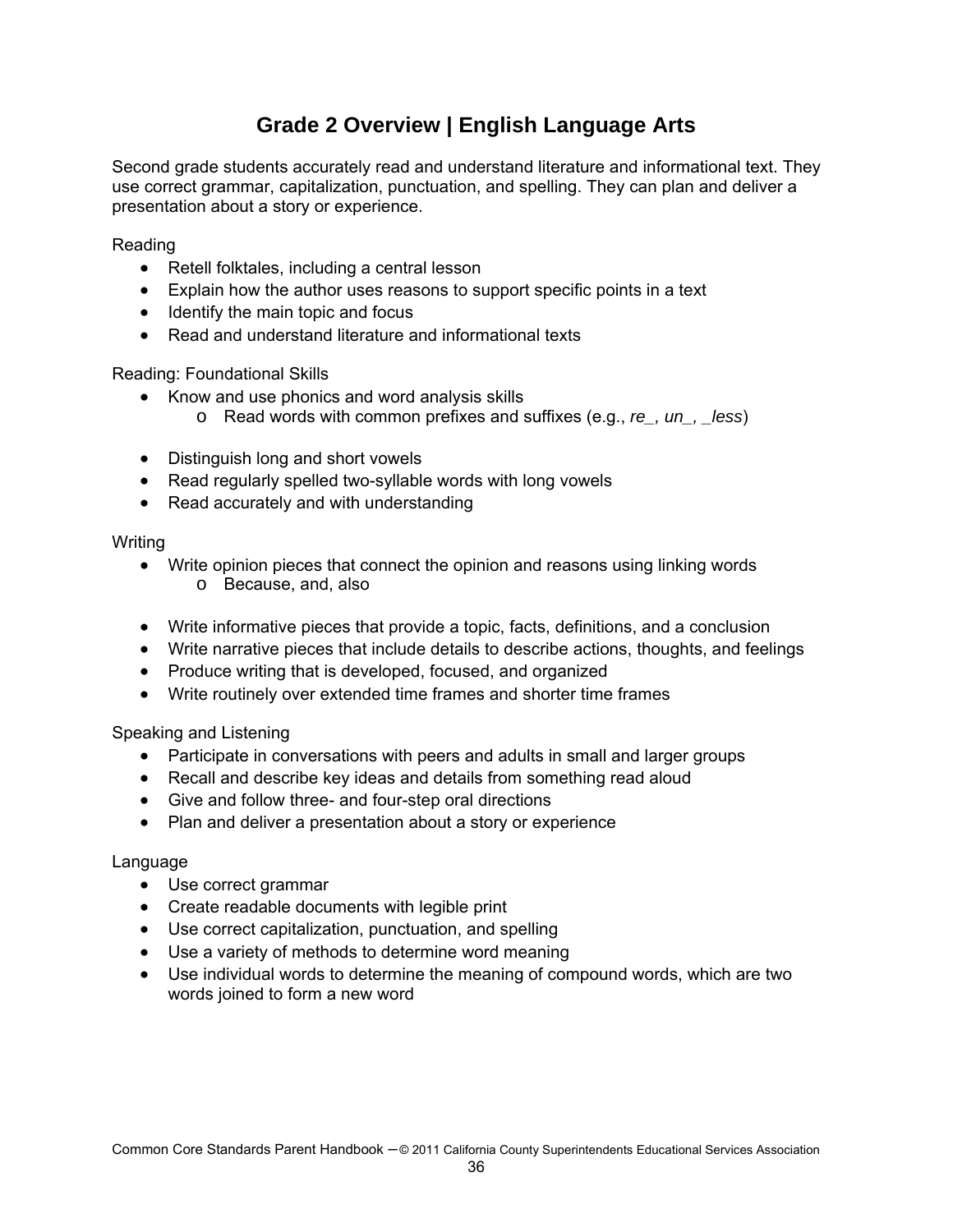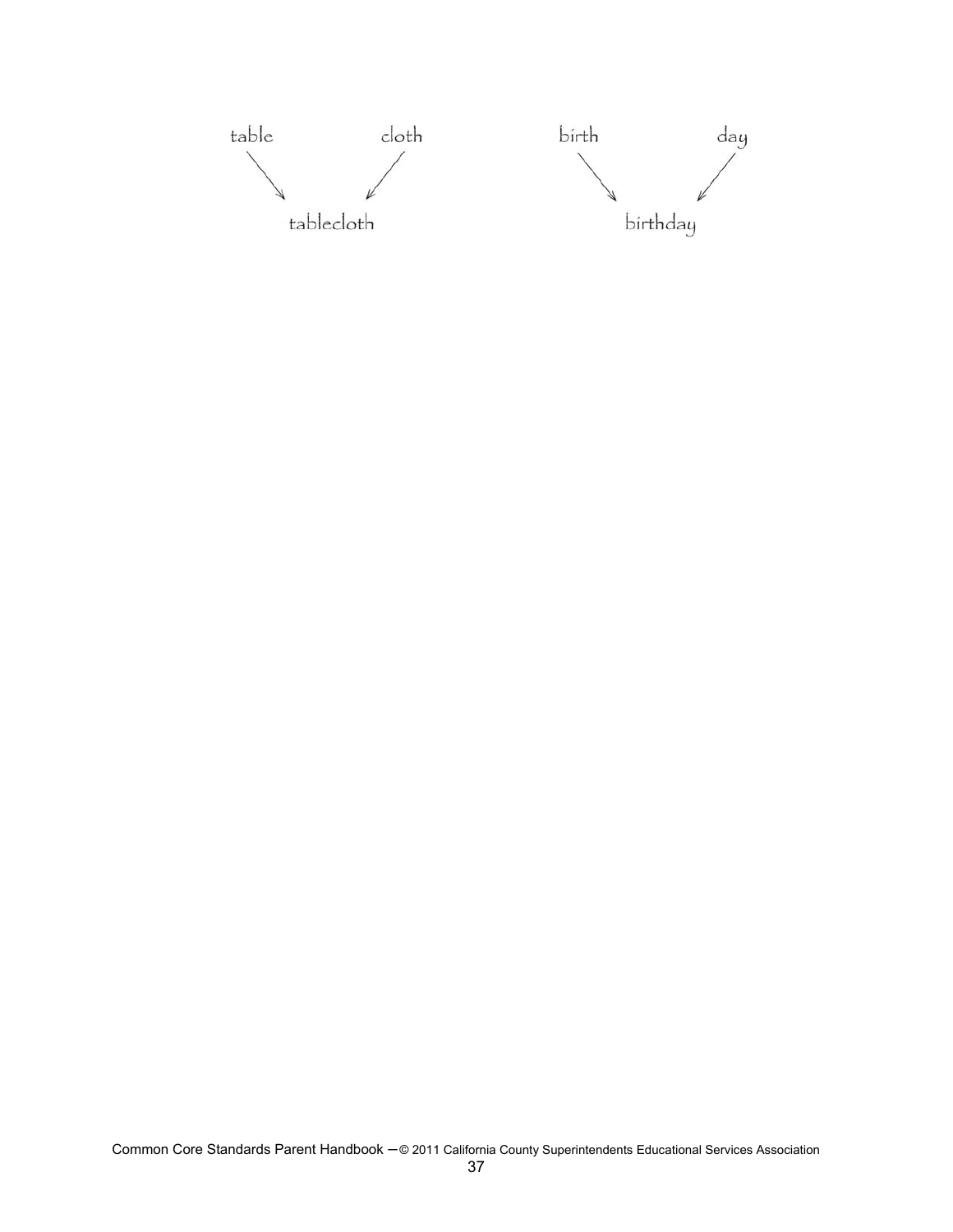## **Grade 3 Overview | English Language Arts**

Third grade students interact with literature and informational text by comparing and contrasting stories, discussing a point of view and comparing it with the author's, and describing a series of events, ideas, or concepts. Along with their reading, third grade writing is more sophisticated. Students produce developed, focused, organized, and edited work. In writing informational pieces, they include charts or graphs and supply facts.

Reading

- Describe how characters' actions contribute to the events
- Compare and contrast stories
- Independently read and understand grade-level literature
- Describe a series of events, ideas, or concepts
- Discuss a point of view and compare it to that of the author

Reading: Foundational Skills

- Use grade-level phonics and word analysis skills
	- o Read words with multiple syllables, e.g., mosquito, puppeteer
- Know the meanings of most common prefixes and suffixes
- Read accurately and with understanding

Writing

- Write opinion pieces that include a chart or graph and list reasons that support the opinion
- Write informative pieces that name the topic, supply facts, and use linking words and phrases
- Write narrative pieces that introduce a narrator and characters, and write about what the characters say, think, and feel
- Produce writing that is developed, focused, organized, and edited

Speaking and Listening

- Follow rules for discussions by building on what others are saying
- Recall ideas and details from something read aloud
- Plan and deliver an informative presentation
- Speak clearly and in complete sentences

- Use correct grammar
- Write legibly in cursive or joined italics; use margins and spacing
- Choose words and phrases for effect
- Use a variety of sentence types
- Capitalize appropriate words
- Correctly add suffixes to base words
	- o Sitting, smiled, cries
- Recognize the differences between spoken and written standard English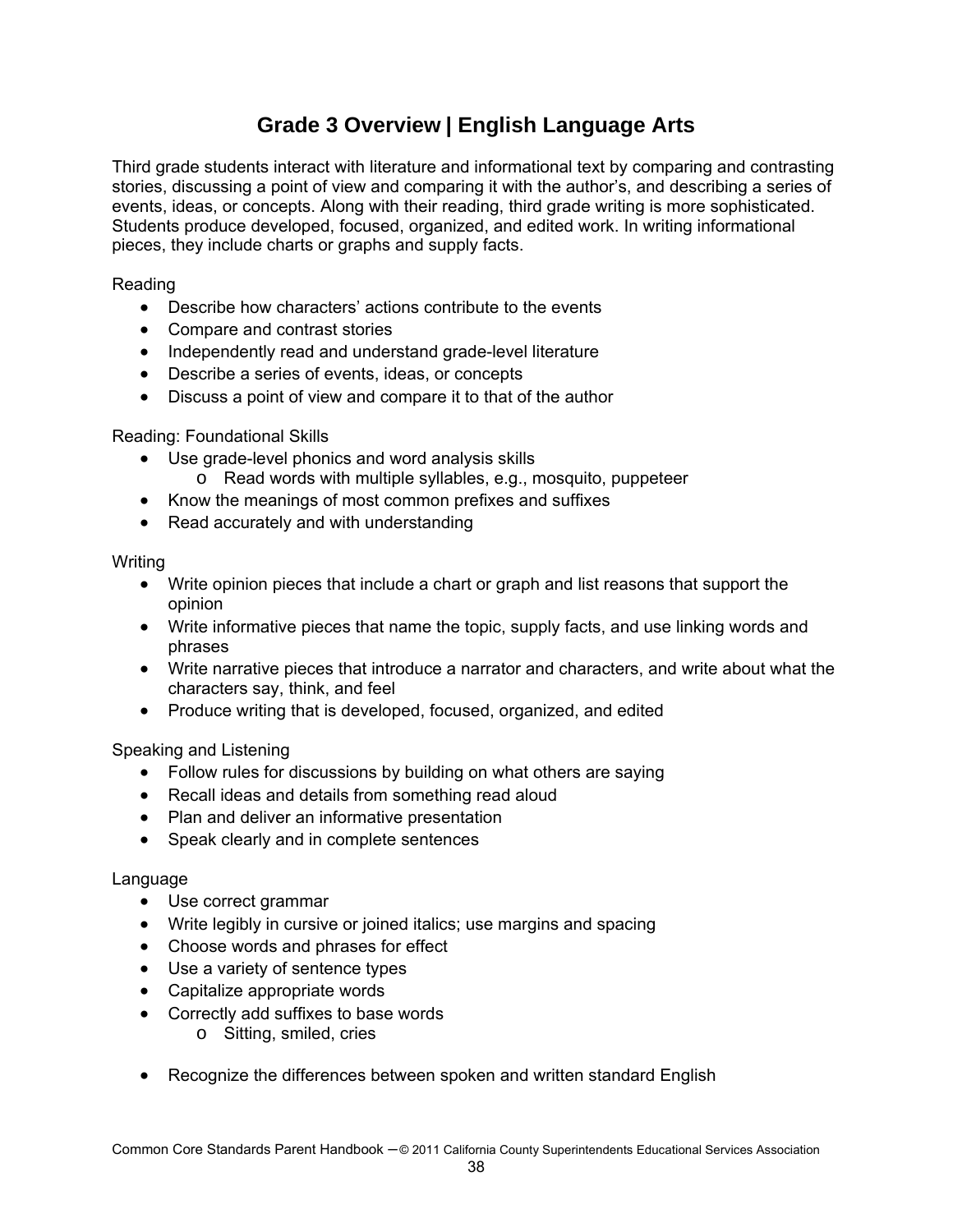## **Grade 4 Overview | English Language Arts**

Fourth grade students read longer words and use roots, prefixes, and suffixes to determine the meanings of unknown words. They use details and examples in the text to determine the main idea and describe a character, setting, or event. Students produce writing that is developed, focused, organized, and edited. They group related ideas in paragraphs and sections, and provide a conclusion. Fourth grade students know when to use formal English, and when informal English is appropriate.

Reading

- Use details and examples in the text to determine the main idea and describe a character, setting, or event
- Use first person (e.g., *I said)* and third person (e.g., *She said)* narrative styles
- Read and understand literature and informational texts

## Reading: Foundational Skills

- Use grade-level phonics and word analysis skills
	- o Roots, prefixes, and suffixes
- Read words with multiple syllables
- Read with accuracy and understanding

Writing

- Write opinion pieces that include a conclusion related to the opinion
- Write informative pieces that group related ideas in paragraphs and sections, and provide a conclusion
- Write narratives that introduce a narrator and characters; write about what the characters say, feel, and think; use sensory details
	- o Sight, sound, scent
- Produce writing that is developed, focused, organized, and edited
- Write a short research piece

Speaking and Listening

- Participate in discussions, carrying out assigned roles
- Paraphrase portions of information presented aloud
- Plan and deliver a presentation based on a personal experience
- Speak clearly, in complete sentences, and at an appropriate pace

- Use correct grammar
- Use complete sentences
- Correctly use frequently confused words
	- o To, two, too
	- o There, their, they're
- Use correct capitalization, punctuation, and spelling
- Spell grade-level words correctly
- Know when to use formal English and when informal English is appropriate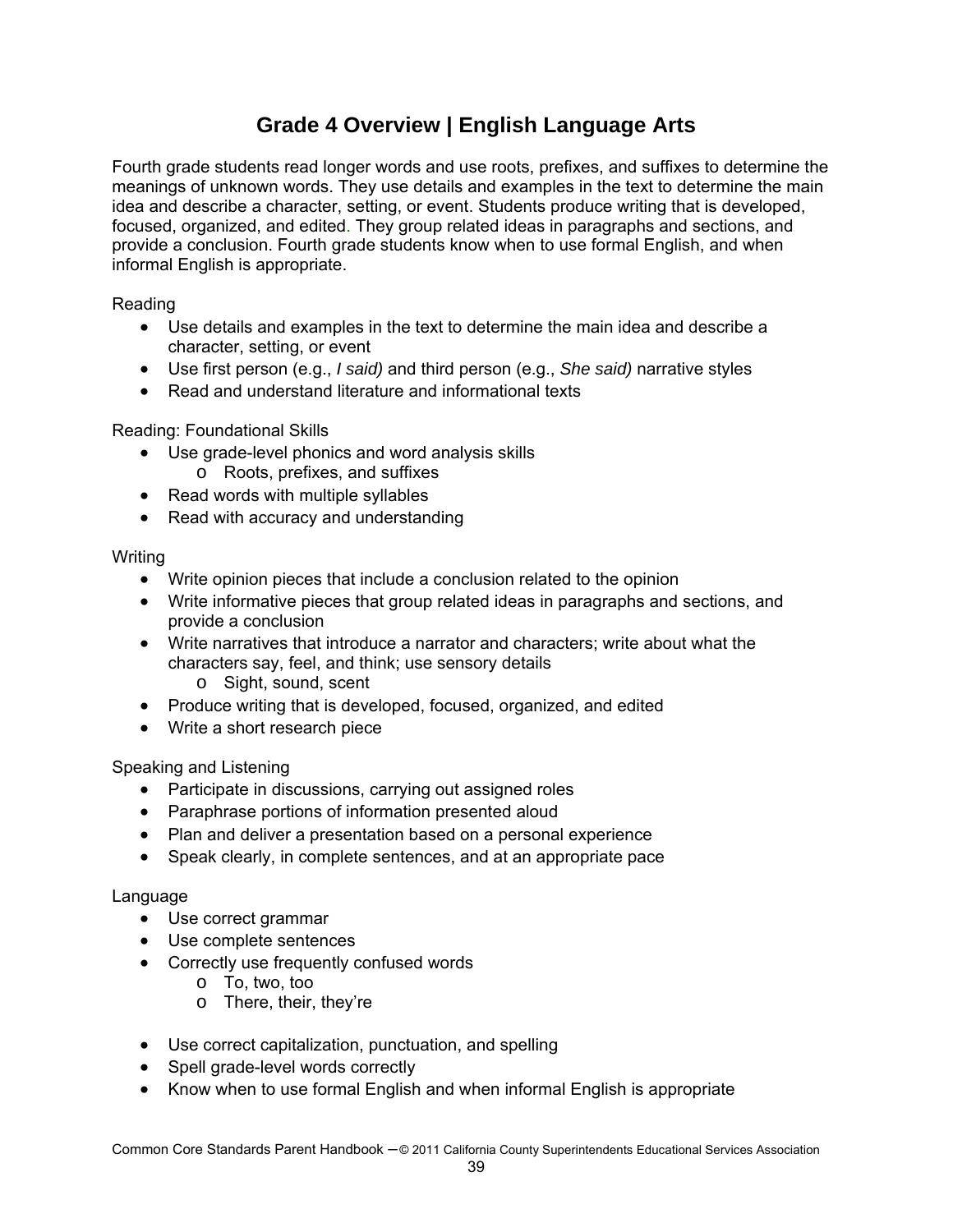## **Grade 5 Overview | English Language Arts**

Fifth grade students build on their ability to read longer words, using roots, prefixes, and suffixes to determine the meaning of unknown words. Students explain how an author supports points in a text. They use quotes accurately when referring to the text. Students keep the audience in mind and include a clear sequence of events when writing. Students listen to a speaker or media source and identify reasons and evidence provided to support particular points. They identify and discuss misleading ideas.

Reading

- Quote accurately when referring to text
- Determine the main ideas and summarize the text
- Compare and contrast texts
- Explain how an author uses reason or evidence to support points in a text

## Reading: Foundational Skills

- Use grade-level phonics and word analysis skills
	- o Roots, prefixes, and suffixes
- Read with accuracy and fluency

#### **Writing**

- Write opinion pieces that support a point of view with reasons and information
- Write informative texts that share ideas and information
- Write narratives that use related descriptive details and a clear sequences of events
- Write clearly and with a purpose; keep the audience in mind
- Use technology to publish writing; type two pages in a single sitting

Speaking and Listening

- Summarize information presented
- Identify reasons and evidence a speaker or media source provides to support particular points
- Identify and discuss misleading ideas
- Plan and deliver a speech
- Deliver a memorized poem or section of a speech
- Use expression and gestures

- Use correct grammar
- Use verb tenses correctly
	- o Yesterday I *walked*
	- o Today I *walk*
	- o Tomorrow I *will walk*
- Use correct capitalization, punctuation, and spelling
- Use punctuation to separate items in a series/list
- Use underlining, quotation marks, or italics in a title
- Vary sentence length and style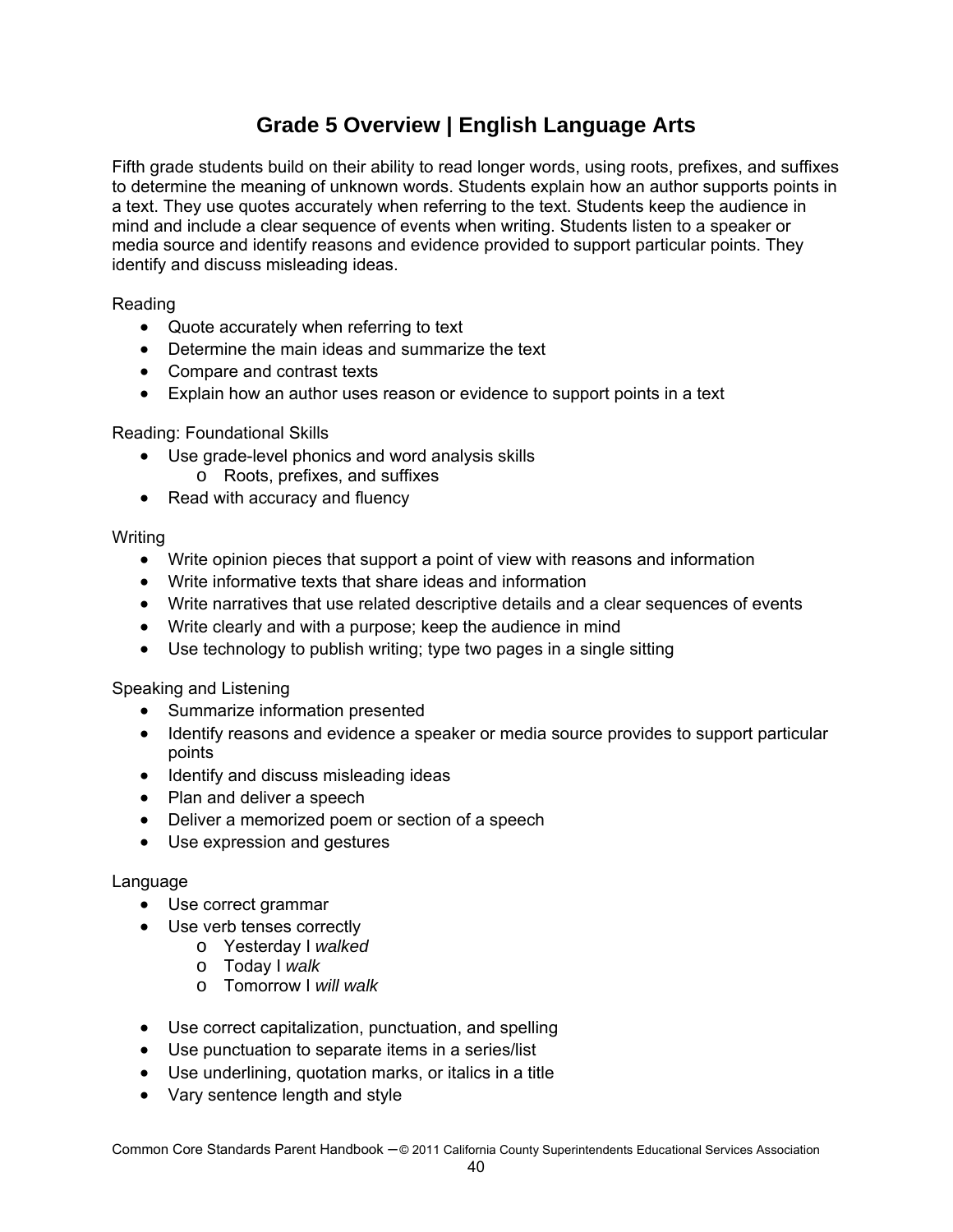- Compare and contrast styles used in literature
- Use a variety of methods to determine the meaning of an unknown word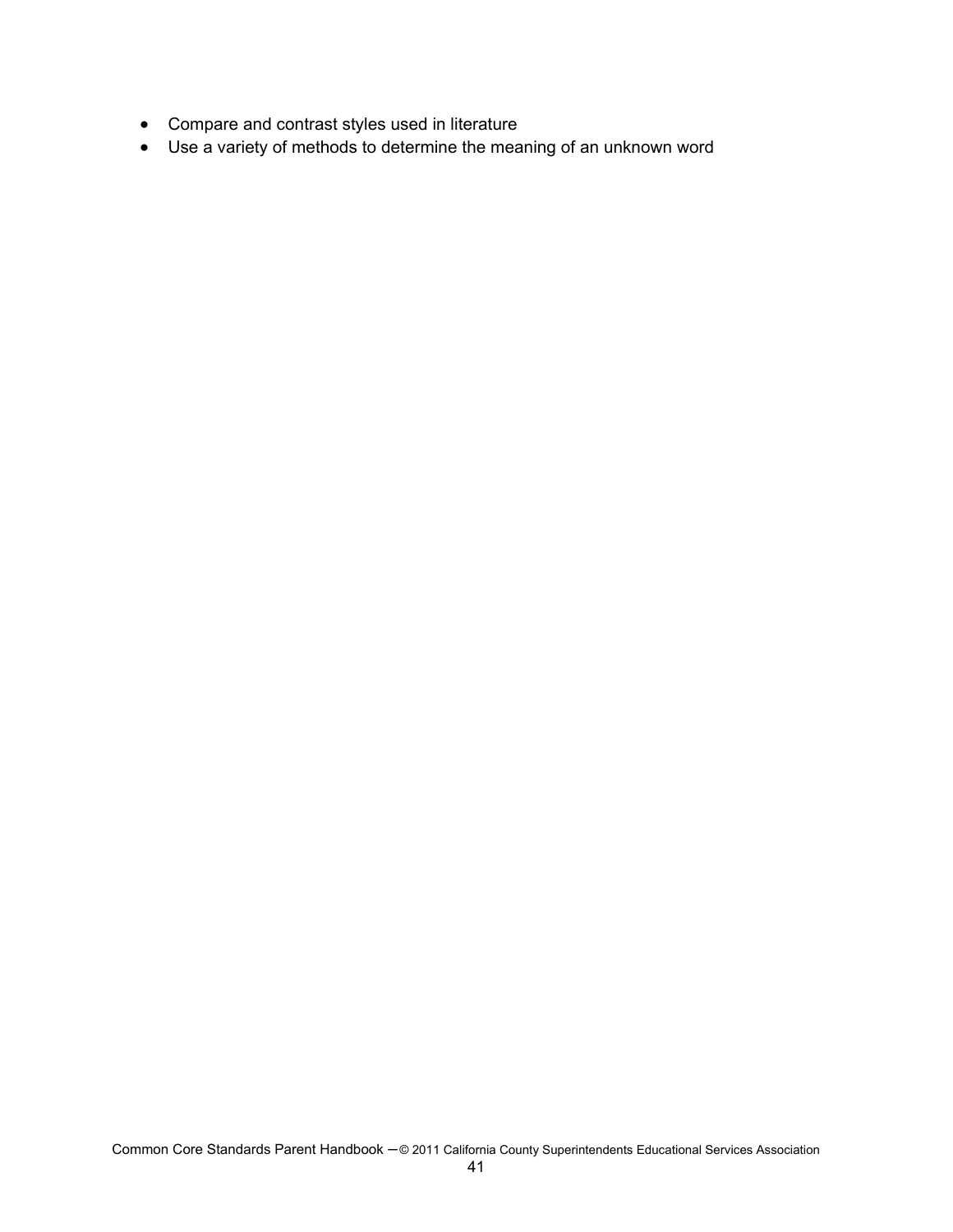## **Grade 6 Overview | English Language Arts**

Sixth grade students provide a summary of reading without personal opinions or judgments. They write a variety of pieces, including research projects, and use technology to publish the work. When presenting, students place descriptions, facts, and details in a logical order.

#### Reading

- Determine main idea and supporting details
- Provide a summary without personal opinions or judgments
- Determine how the structure of a text contributes to the main idea
- Determine an author's point of view
- Explain how the point of view of the narrator or speaker is developed
- Distinguish among fact, opinion, reasoned judgment, and speculation in a text
- Read and understand grade-level literary and nonfiction texts

#### **Writing**

- Write arguments to support claims with clear reasons and relevant evidence
- Write informative texts that examine a topic and convey ideas
- Write narratives that include relevant descriptive details and well-structured event sequences
- Conduct short research projects and refocus the inquiry as needed
- Use technology to produce and publish writing; type three pages in a single sitting

#### Speaking and Listening

- Participate in discussions, both one-on-one and with a group
- Find claims supported by reasons and evidence in a speaker's argument
- Plan and deliver an informative presentation
- Place descriptions, facts, and details in a logical order when presenting

- Use correct grammar and language
- Use correct capitalization, punctuation, and spelling
- Use a variety of methods to determine the meaning of unknown words
- Distinguish among words with similar meanings
	- o Stingy, economical, thrifty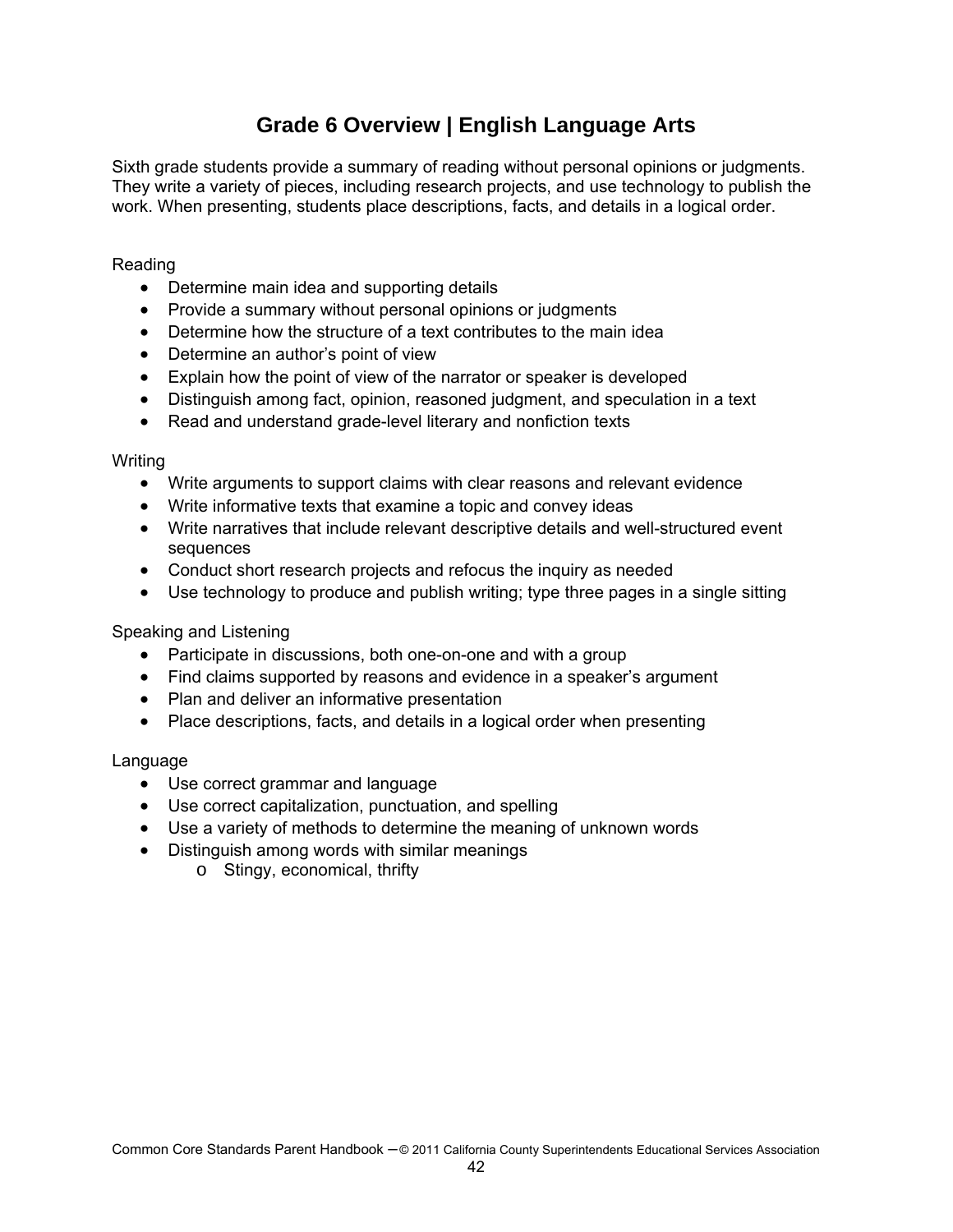## **Grade 7 Overview | English Language Arts**

Seventh grade students read and understand grade-level nonfiction literature. They compare and contrast fictional and historical accounts. Students write a variety of pieces, creating organized arguments to support claims. When writing research projects, students collect additional questions for further research. They use eye contact, appropriate volume, and clear pronunciation when presenting.

#### Reading

- Explain what the text says and draw conclusions
- Determine the main ideas of a text and how they develop
- Analyze how the elements or setting of a story shape the plot
- Analyze how an author develops and contrasts his or her own point of view with those of characters or the narrator
- Analyze the structure of text
	- o Graphics, headers, and captions
- Compare and contrast fictional and historical accounts
- Assess the extent to which the reasoning and evidence in a text support the author's claims
- Read and understand grade-level literary and nonfiction texts

#### Writing

- Write arguments to support claims with clear reasons and relevant evidence
- Write informative texts that examine a topic and convey ideas
- Write narratives that include relevant descriptive details and well-structured event sequences
- Conduct research projects and demonstrate an understanding of the subject under investigation
- Use technology to produce and publish writing; include references and links to sources

Speaking and Listening

- Participate in discussions, both one-on-one and with a group
- Evaluate the reasoning and relevance of evidence made in a speaker's argument
- Plan and present an argument
- Use eye contact, appropriate volume, and clear pronunciation when presenting

- Use correct grammar and language
- Use correct capitalization, punctuation, and spelling
- Use a variety of methods to determine the meaning of unknown words
- Use relationships between words to better understand words
	- o Synonym: a word that means the same
	- o Antonym: a word that means the opposite